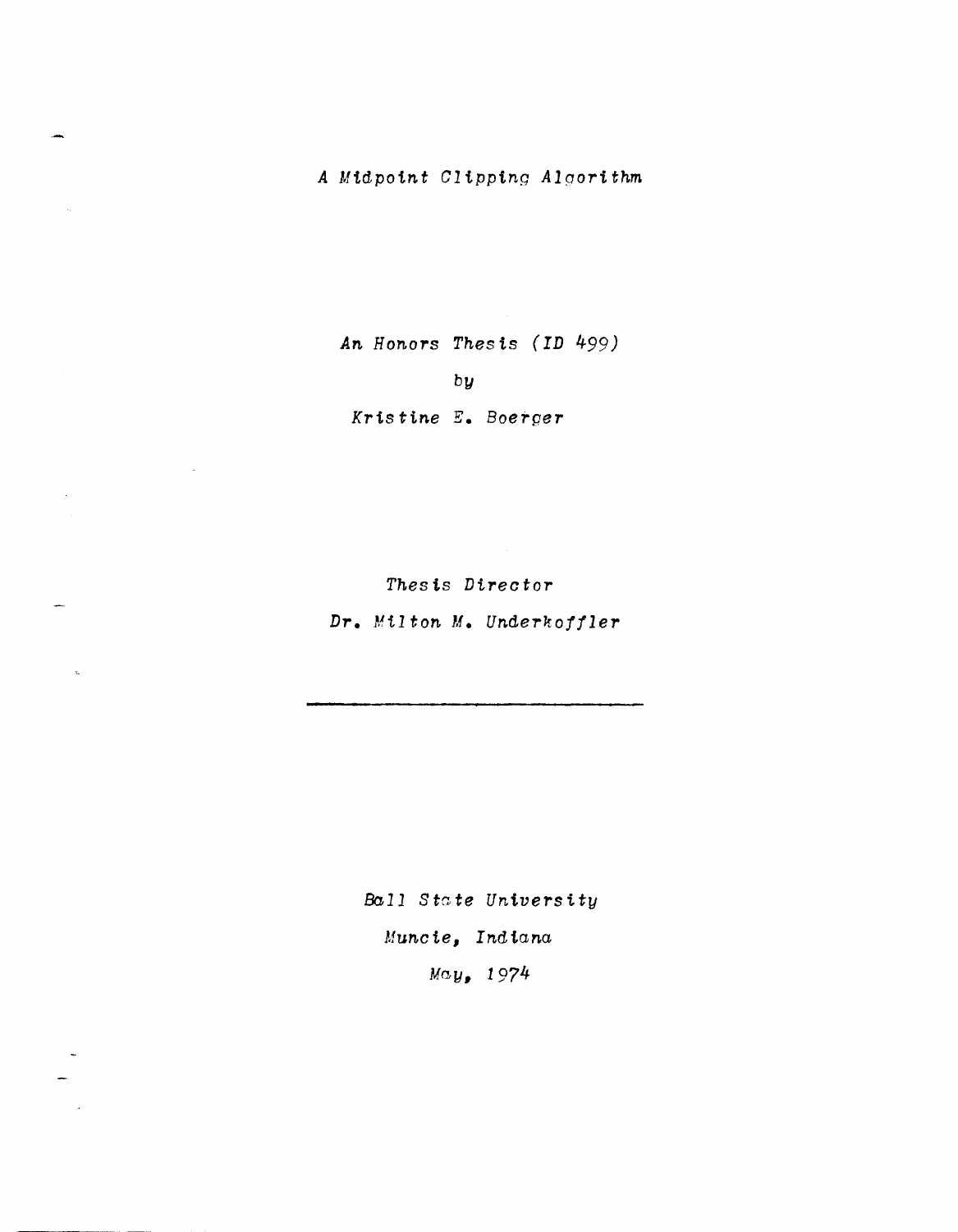$50$ Thesis  $LD$  $2489$  $Z^4$ 1974  $-B64$ 

 $\ddot{\phantom{a}}$ 

This project has been accepted in fulfillment of<br>the requirements for ID499 Senior Honors Project.

1974 May  $\frac{1}{\cancel{B}a}$  te

Milton M. er <u>Myte</u>

 $\bar{z}$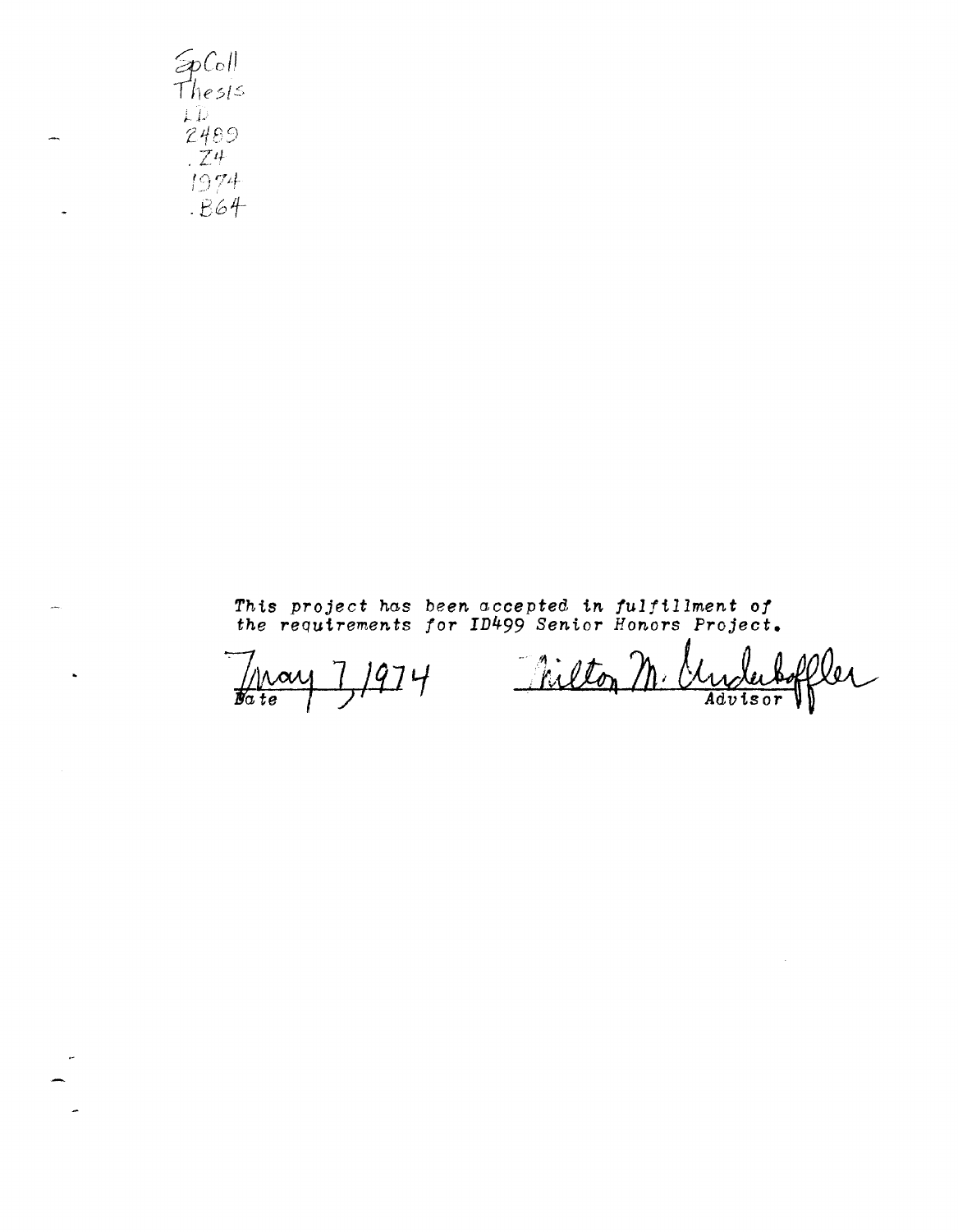# TABLE OF CONTENTS

A Midpoint Clipping Algorithm

 $\Delta \phi$ 

 $\bar{\nu}$ 

| Using the Algorithm 3       |  |  |  |  |  |  |  |  |  |  |
|-----------------------------|--|--|--|--|--|--|--|--|--|--|
| Narratives and Flowcharts 4 |  |  |  |  |  |  |  |  |  |  |
|                             |  |  |  |  |  |  |  |  |  |  |
|                             |  |  |  |  |  |  |  |  |  |  |
|                             |  |  |  |  |  |  |  |  |  |  |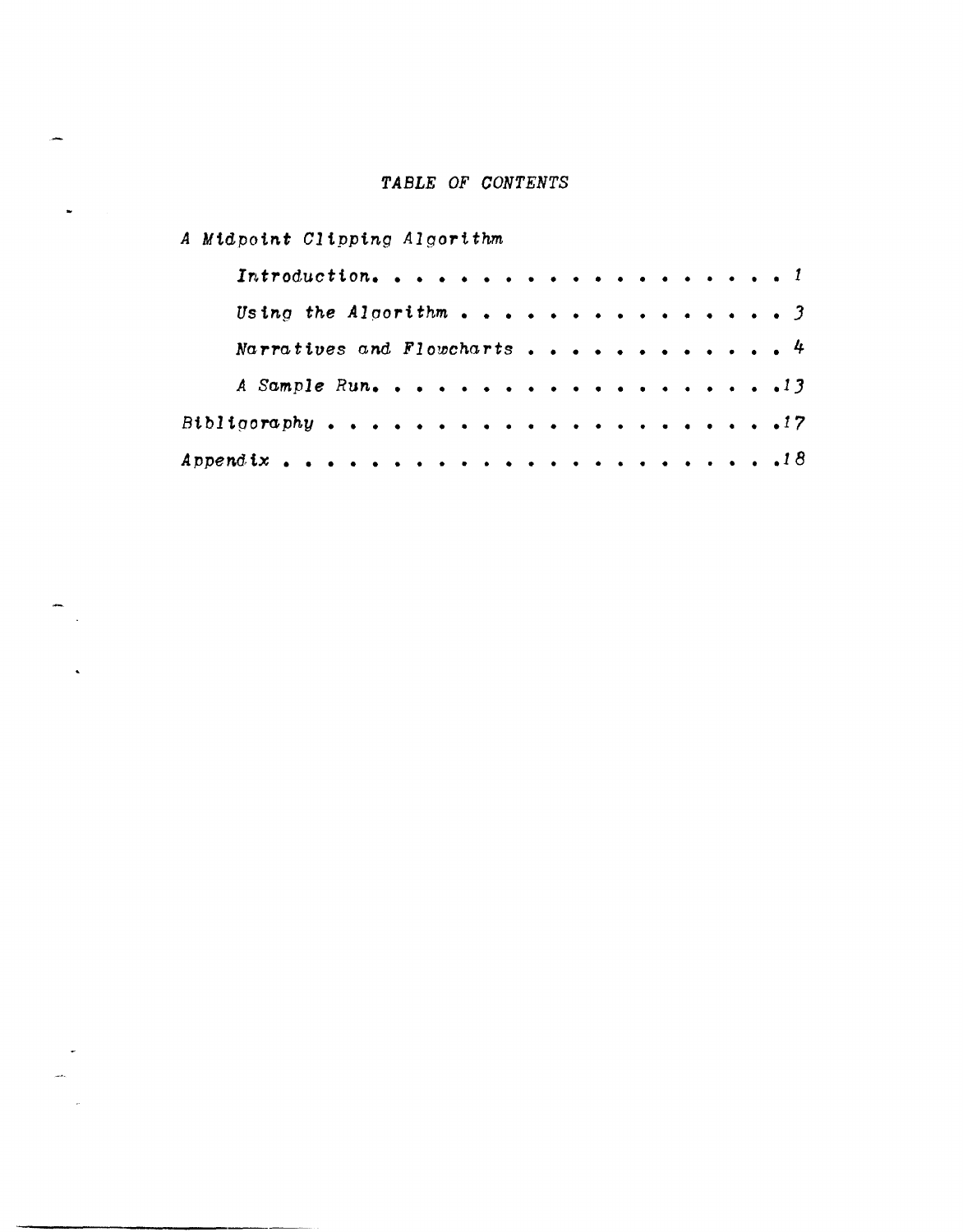### *A MIDPOINT CLIPPING ALGORITHM*

*INTRODUCTION* 

The ability to interact with the computer and to dynamically change pictures displayed on a screen has *greatly increased the potential of the computer. With the* aid *of* a. *graphical* display *device, the computer can be*  used to *design* a *variety of* objects, *from* buildings to *political* boundaries. It *can be* used to *Qain* instght *into the* structure *of molecules* and *the inner* workings *of the*  compute'r *itself. The picture,* or *design, can be scaled,*  rotated" *a,nd* transformed to such an *extent that* it can *be viewed from any angle* or *perspective.* Problems *can* arise *when ma,ntpulating the picture in* thts *manner, though. The*  ptcture~, or parts *of it, may be moved* to a posttion *which*  is *off the screen.* 

*Tll,ere are severo,l dtfferent* ooys *in which computers cope with this problem. In one method, called "scissoring".*<sup>1</sup> *only the portion which is on the screen is intensified. However, the computer continues to trace the entire picture. including the invisible portion. This wastes time and could* result in flickering even though the visible portion is very *simple. A more efficient method* is to *"C1iP»2 the picture.* 

 $1$ William *M. Newman and Robert F. Sproull, Principles* of Interactive Computer *Graphics*, *McGraw-Hill*, *New York*, *1973,* p. 121.

<sup>&</sup>lt;sup>2</sup>Newman and Sproull, p. 121.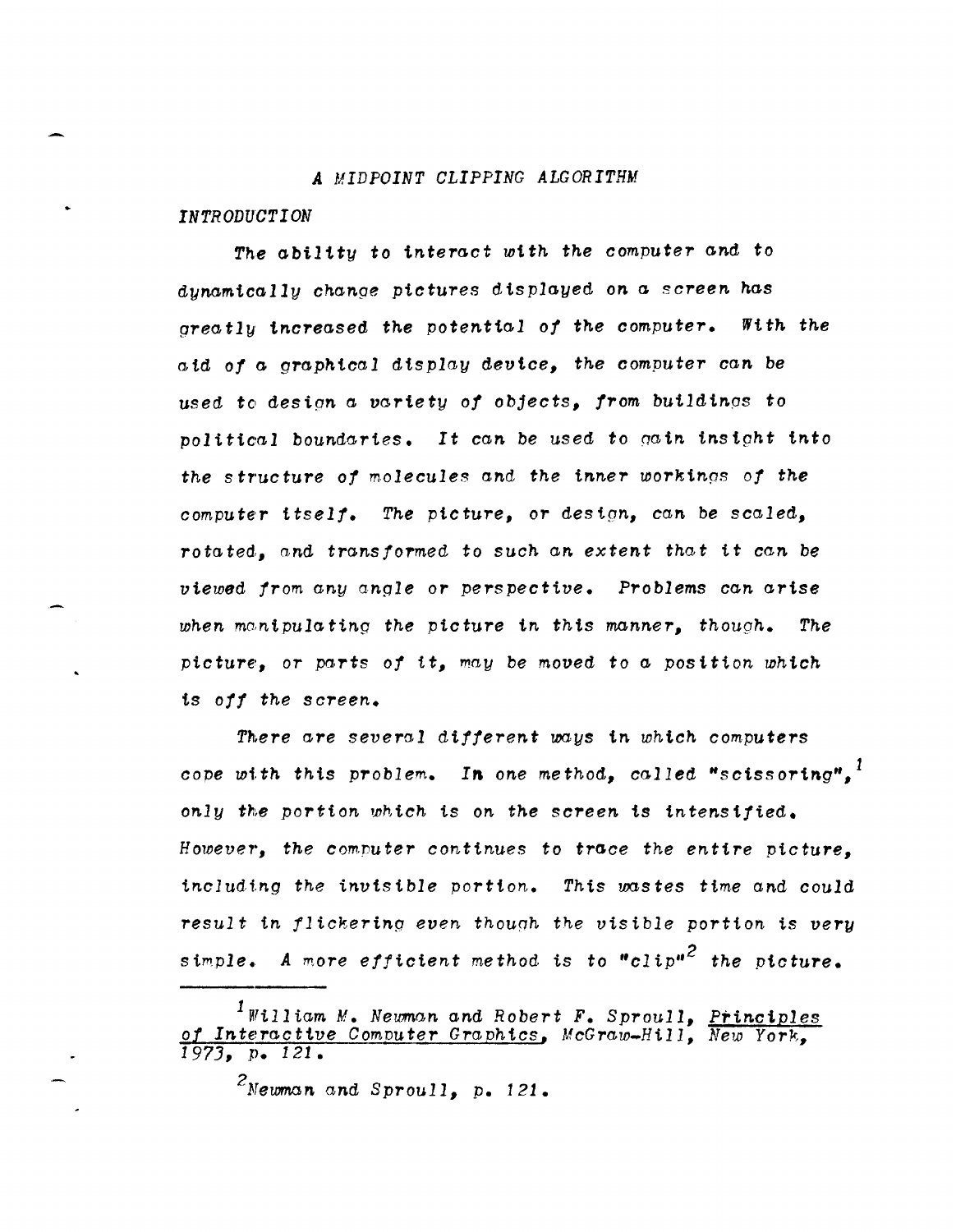*The clipping* alportthm *traces and intensifies only the visible portion of the picture,* thus *savinp time and reducing the chances of flickering. One such algorithm, called the* mtdpotn~~ *cl ipping algorithm" performs a logartthmic search for the endpoints of the visible segment by continually*  subdiving the *line* segments at their midpoints.

*The program* was *mritten. in PLI1. Its* method *of handlin.g*  IF statements and the flexibility offered through DO groups *and bui.lt-in functions made PLll the* most suitable *language*  to use. *The main concern* was *determining when.* to *stop the*  process, that is, determining when the visible segment h<mark>ad</mark> *been found. Thts should* be *when the midpoint* coincided *with an edpe of the screen"* but this posed *another problem. Since*  distances on the display graph were measured in integers. *the midpoints needed to be integers also. However, the danger sxisted that rounding would distort the line so much that th,g* visible ~egment thus *determined* would *bear 1 tttle*  relationship to the original line. Because of this, floating*point arithm.etic was* used *for all calculations,* and *the rounded integer portion for all comparisons. A special*  roundtng *function had* to *be written for this purpose* as *the PLI1 built-tn function, ROUND,* did *not accept floatingpoint arguments.* 

 $-2-$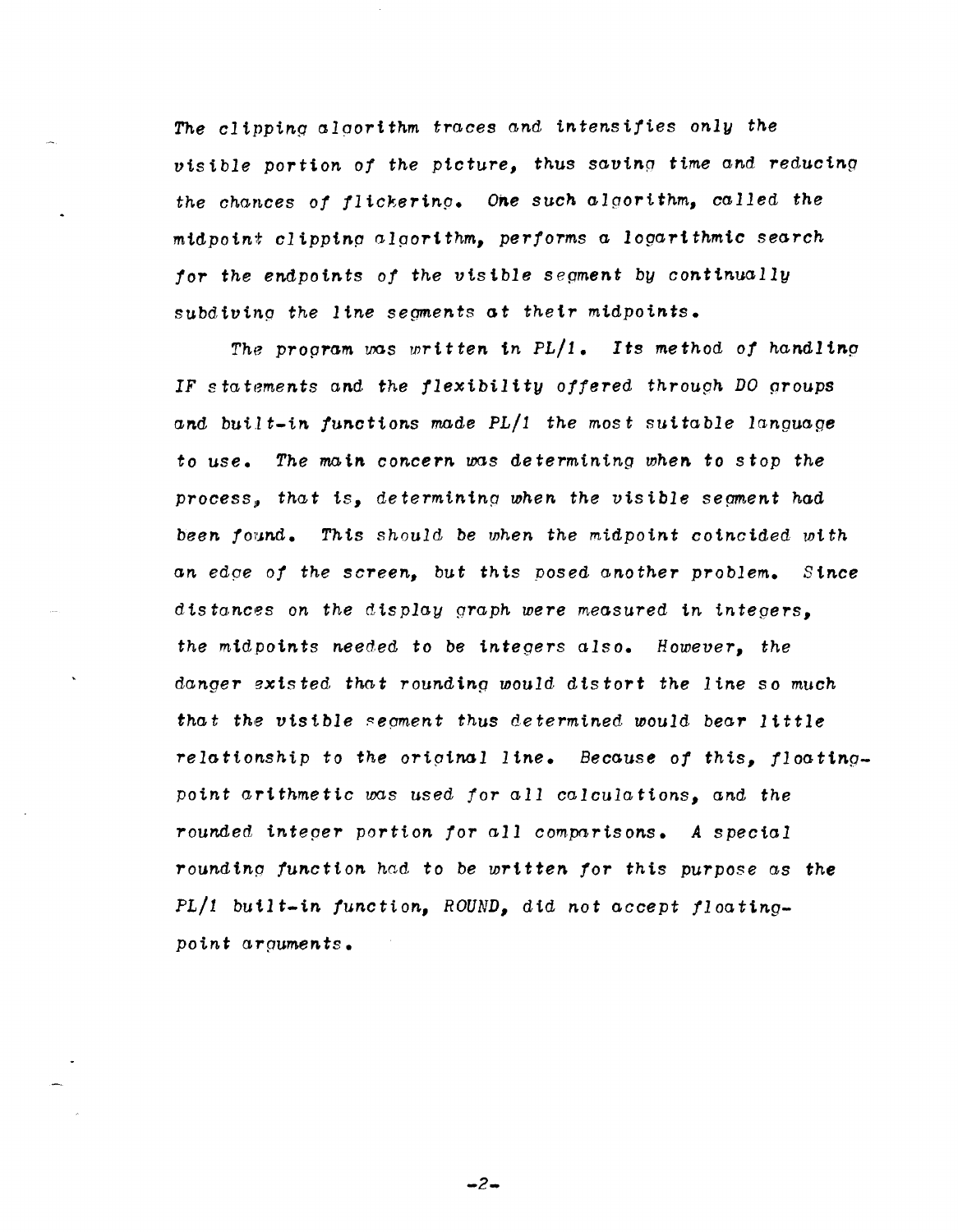*USING THE ALGORITHM* 

*CLIPl* 

 $\sim$ 

Calling this subroutine initializes the coordinates of *the screen* edoes. *CLIPl expects the origin,* (0,0), to *be at the center of the screen.* 

*Cal1inp Sequence:* 

*CA.l..L CLIP1 (XR, YT)* 

XR is the x-coordinate of the right-hand edge *of the screen. YT* is *the y-coordinate of the* top *edge of the* 

*screen.* 

*CLIP* 

*This* subroutine *clips the piven line* to *the dimensions of the screen,* as *tnitta1i7.ed by CLIP1.* 

*Callino Sequence:* 

*CALL CLIP(Xl,Y1,X2,Y2)* 

*Xl, are the x- and* y-coordtnates *of one* endpoin.t Y1 *of the line* to *he clipped. X2, are the x- and y-coordinates of the other*  Y2 *endpoint.* 

-3-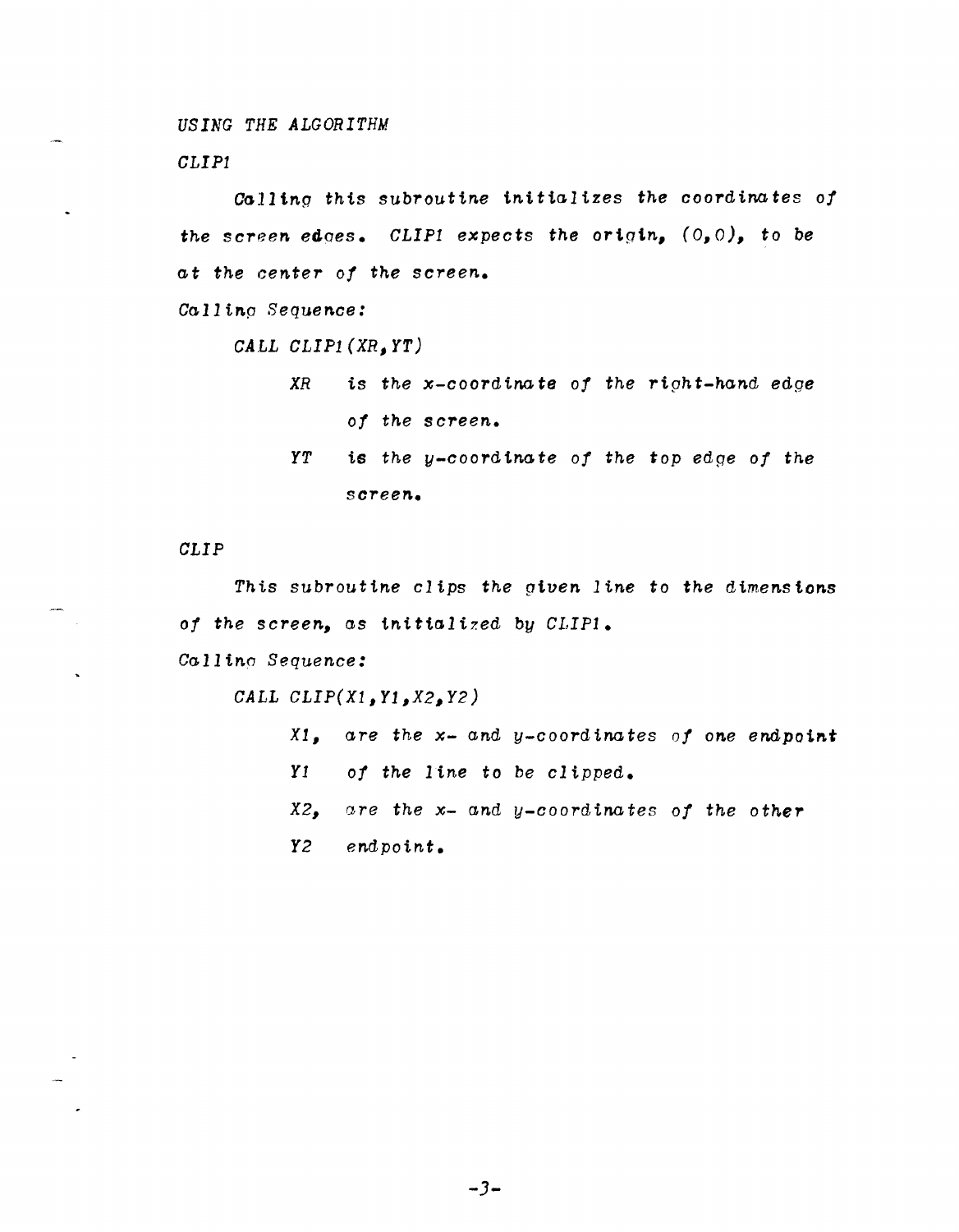*NARRATIVES AND FLOWCHARTS CLIP1* 

The first part of this subroutine, entered at CLIPI. *initializes the values of the screen edges. The x-value of the richt-hand edne, and the y-value of the top, are passed* to CLIP1 by the calling procedure. The x-value of the left*hand ed.ge of the screen* is *then set equal to the nepa tiue of*  the x-value of the right-hand edge. The y-value of the *bottom* is *set equal* to *the negattve of the top.* 

The logic for the second part of CLIP1, entered at *CLIP. follows the narrative set forth in Neuman and Sproull's* **Principles of Interactive Computer Graphics.** 1001 1000 1010 The space occupied by the unclipped picture  $\overline{SOO}$  SCREEN  $OOOO$ *0001 0000 0010*  ts dtuided *tnto nine reptons by extending the* edces *of the screen (see figure* 1). *The* 0101 0100 0110 *endpotnts of the line are assianed four-bit fig. 1 binnry* codes *correspondtng* to *the repions in which they lte. (For an. explanation of these codes* see *the narrattue for the*   $function\ procedure\ CODE$ , page  $10$ . If the four-bit codes for both *endpoints are zeroes, the line lies entirely within the boundaries of the screen. If the logical intersection of the two codes* is *not zero, the line* must *lie entirely offscreen, and* is *rejected.* 

*If the line cannot be triuially accepted or rejected,*  it is subdivided at its midpoint. The algorithm is then *applied* to *each of these segments, with th.e followinq restriction.s:* 

 $-4-$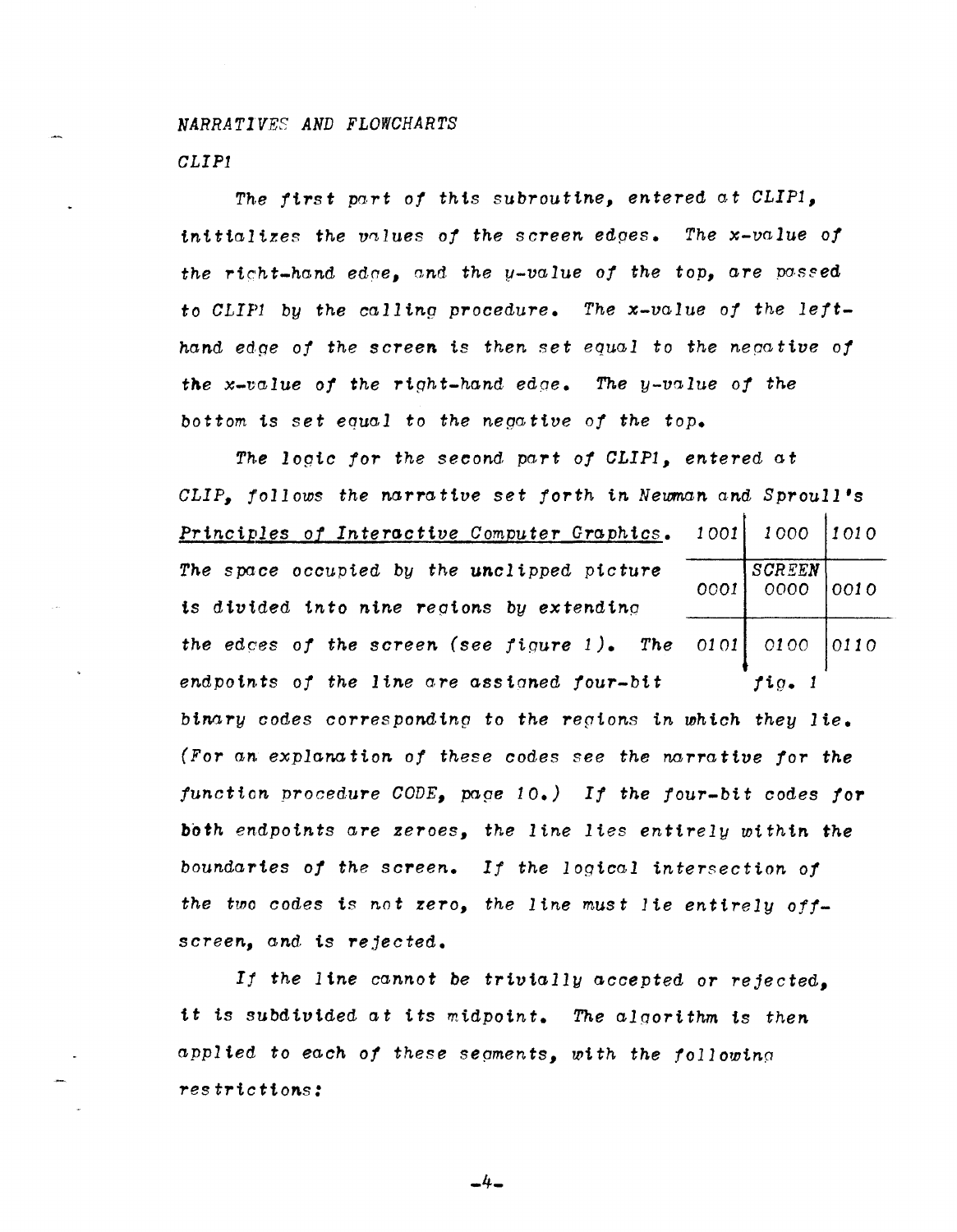- *1. One endpoint of tne oriainal line* may *nave been visible (see fioure* 2, *lines A and B). If* so, *one of* its *nalves*  must *either* be *entirely visible (line A),* or *else* a *trivial reject (line B). Tnis naIf is*  discarded, *and the alaoritnm.* is to *the other half.*   $\mathbf{D}$  $\overline{E}$
- 2. If both endpoints of the original line. B *were invisible (lines C, D, and E of* 7 *ficure* 2), *eacn of the two halves* is fip. 2 trented *on* its *oum* mertts. *Botn halves m.ay* be *trivtal*  rejects *in which case the entire line* is *invisible (line C);*  only one segment may be trivially rejected (line D); or *the midpoint* may *be visihle, in which case neither half can* he *rejected (line E). In* this *last case the alporithm*  is applied to both halves.

*The search* stops *when hoth nalves of the line are rejected,*  or *when the* midpoint *coincides witn one of the edpes of the screen..* 

*Subroutine Procedures Called:* 

*VINV* - *Internal, recursive.* 

*DISPLN* - *External.* 

Function, Procedures Called:

*COPE* - *Internal. SCOnE* - *Internal.*  ROUND - *In terna 1.* 

 $-5-$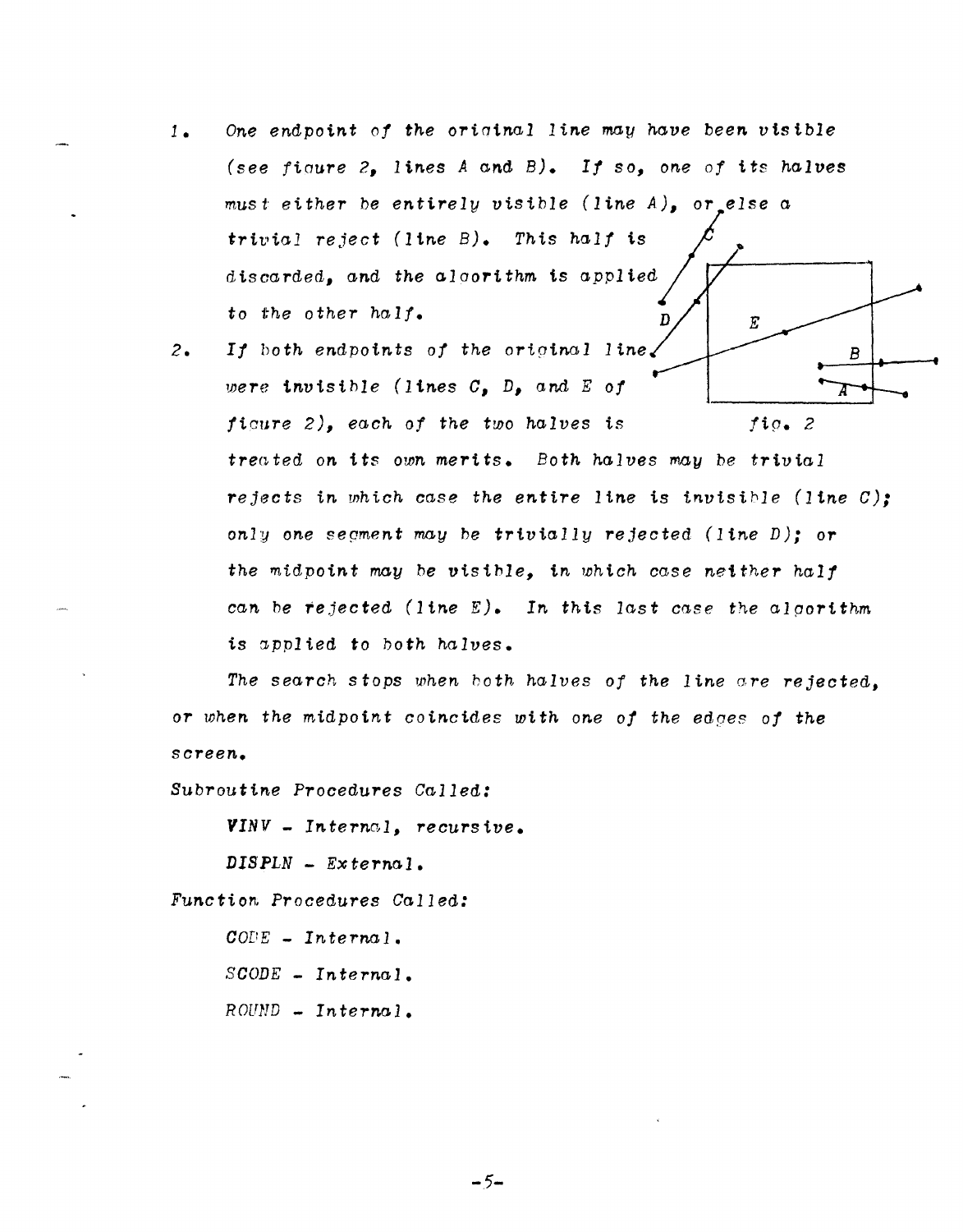$F1$ owchart:



 $-5-$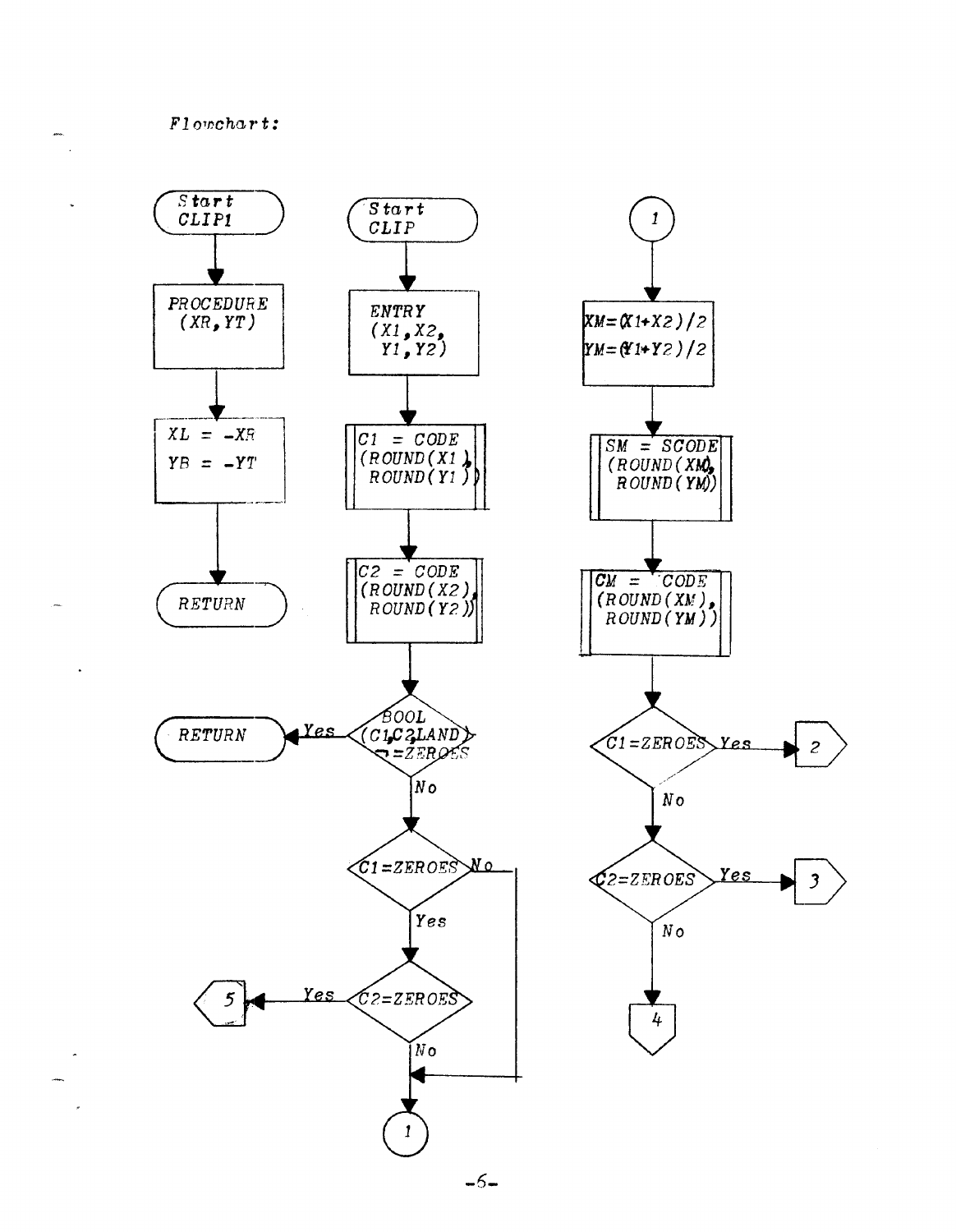$F1$ owchart (cont.):



 $-7-$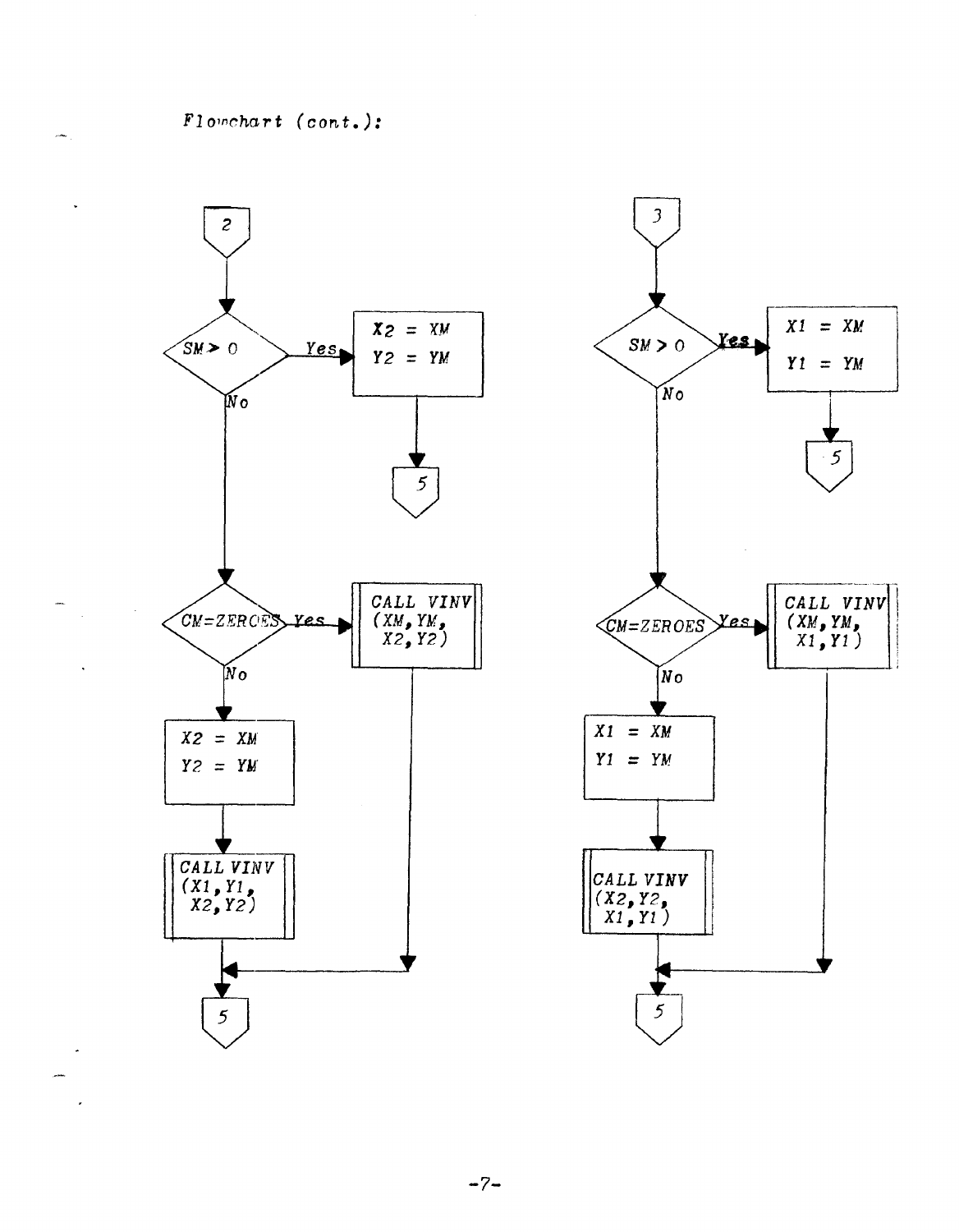$F1$ owchart (cont.):



 $-8-$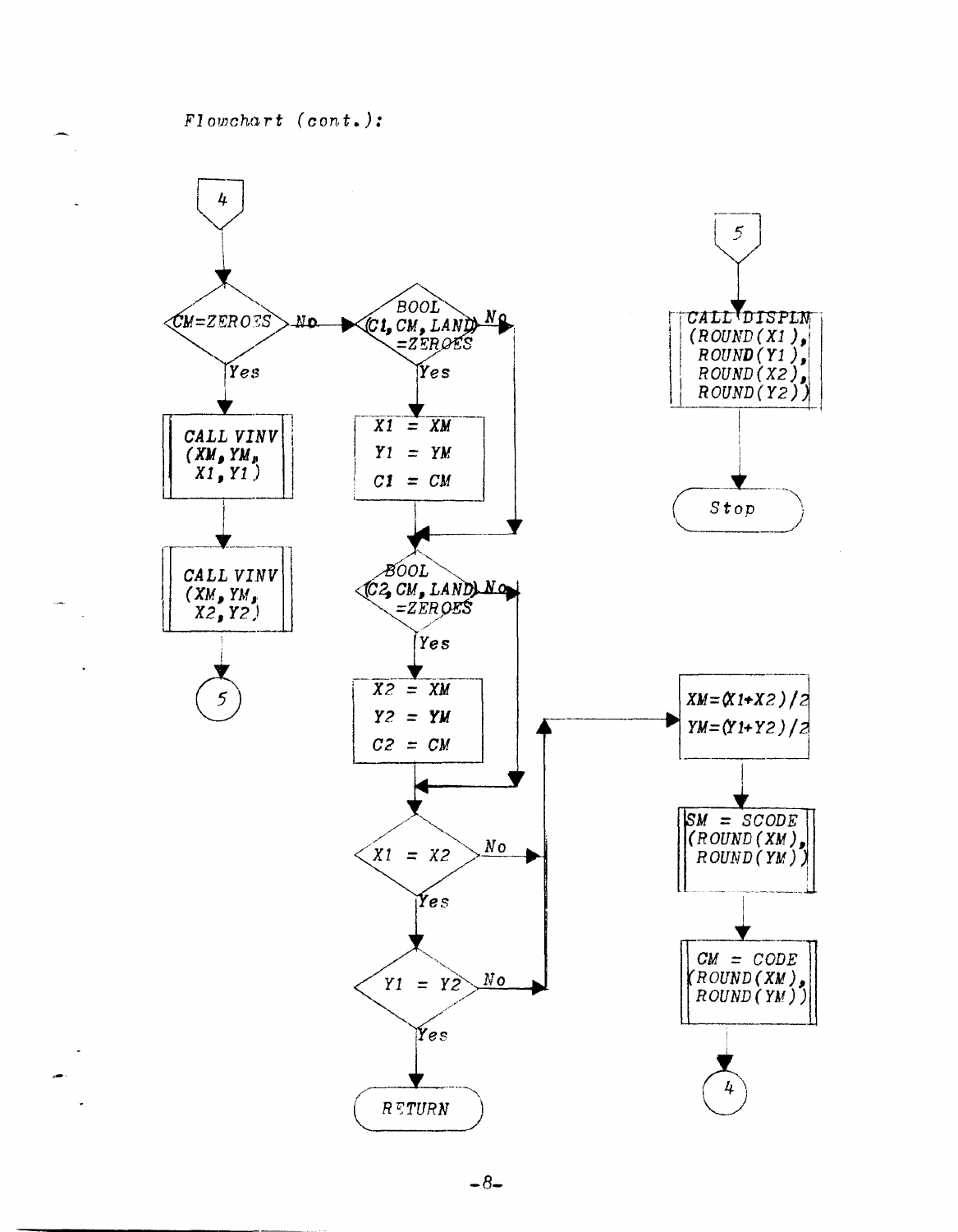## ROUND

This function procedure rounds a floating-point number to the nearest integer. The number is first truncated at the decimal point. The two numbers are then subtracted. If the absolute value of the difference is less than .5 the truncated value is returned. If it is greater than or equal to  $-5$ , a positive or negative 1, depending on the sign of the original number, is added to the truncated value before returning to the calling procedure.

Subroutine Procedures Called:

 $None.$ 

Function Procedures Called:

None.

 $F1$ owchcrt:

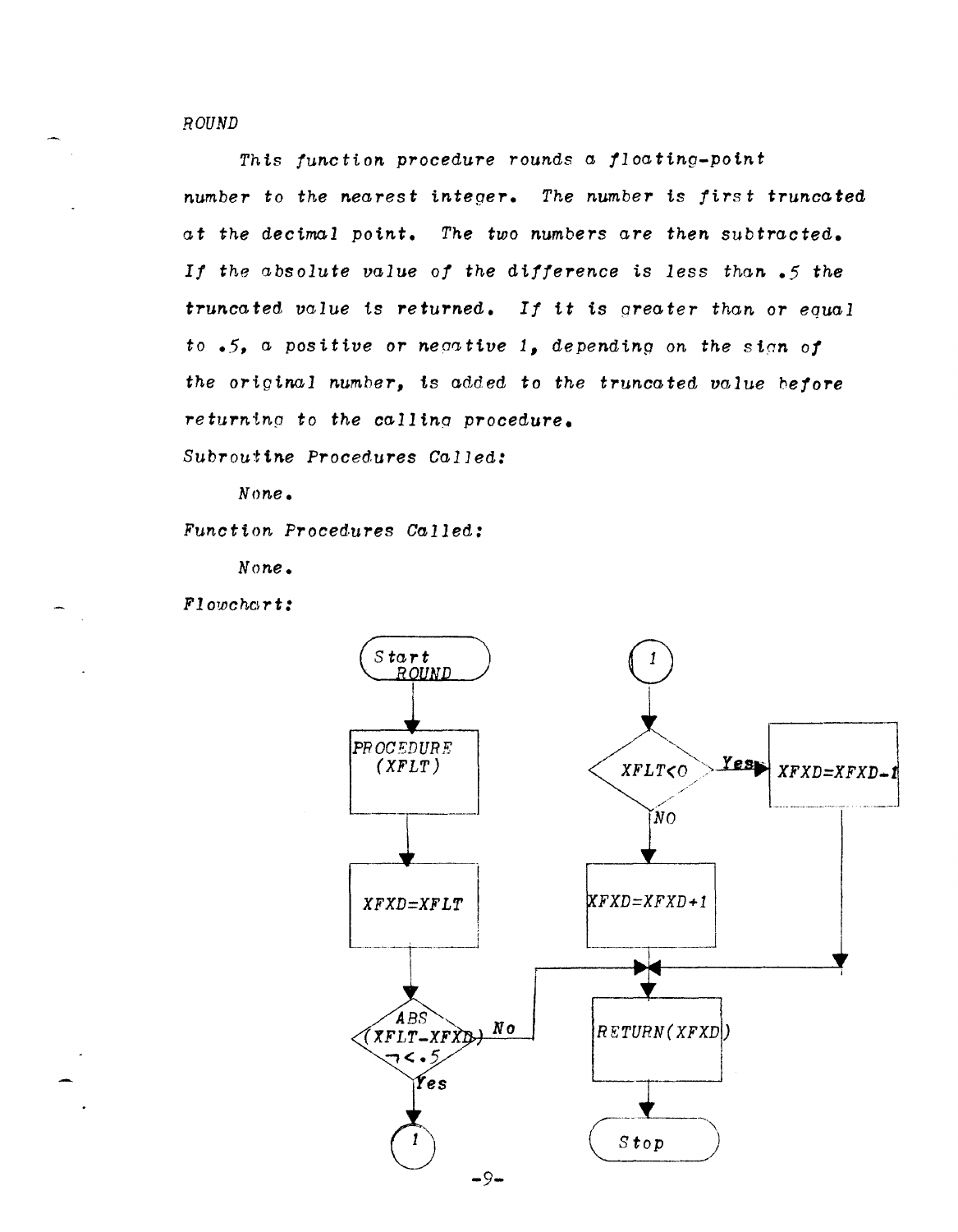$CODE$ 

This function procedure recieves a point from the calling procedure and returns a four-bit code corresponding to the region in which the point lies. The four bits mean the following, if set:

first bit - point is above the top edge of the screen. second bit - point is below the bottom edoe.

third bit - point is to the right of the right-hand edge.

fourth bit - point is to the left of the left-hand edge.

Subroutine Procedures Called:

 $None<sub>•</sub>$ 

Function Procedures Called:

None.

Flowchart:

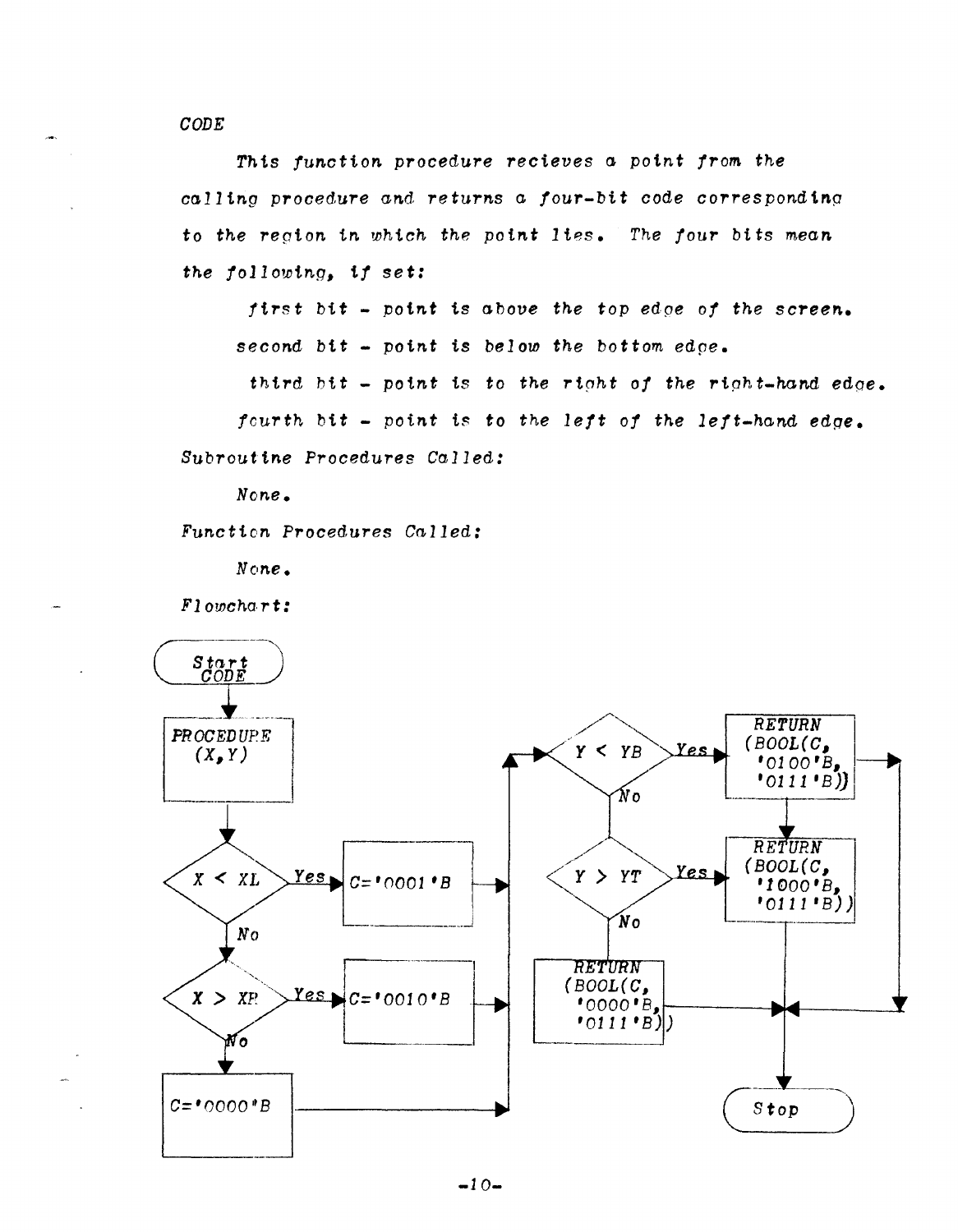$SCODE$ 

This function procedure recieves a point from the calling procedure and returns one of the following codes:

0 - point does not lie on an edge of the screen.

 $1$  - point lies on the top edge.

 $2$  - point lies on the bottom edge.

 $3$  - point lies on the right-hand edge.

 $4$  - point lies on the left-hand edge.

Subroutine Procedures Called:

 $None<sub>1</sub>$ 

Function Procedures Called:

None.

Flowchart:

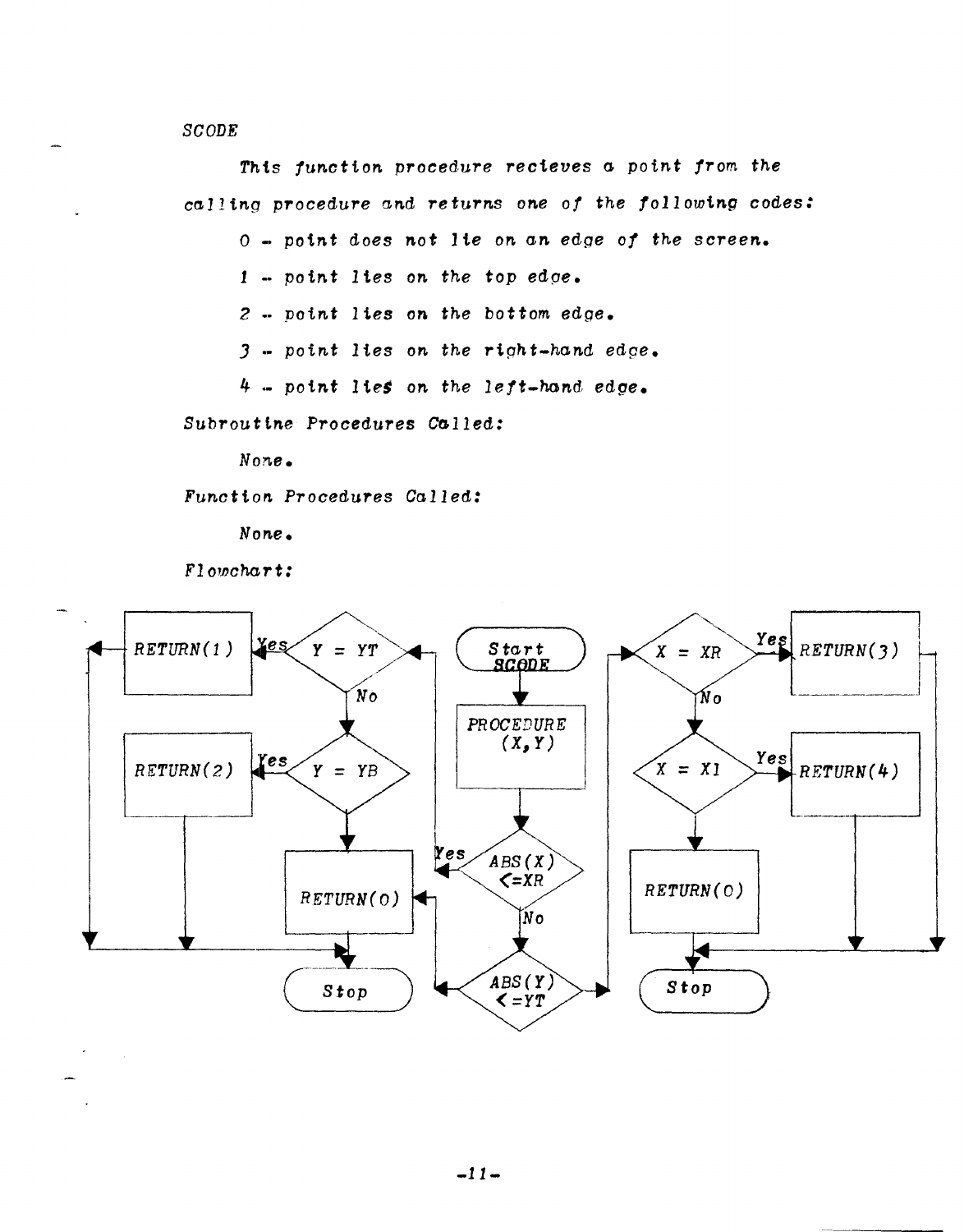**VINV** 

This recursive subroutine procedure finds the visible portion of a line segment, which has one visible endpoint, and one invisible one. The segment is divided at its midpoint. The half which then meets the criterion of one visible, and one invisible, endpoint is passed to VINV. This cycle is broken when the midpoint coincides with a screen edge.

Subroutine Procedures Called:

 $VINV - Recursive.$ 

Function Procedures Called:

 $CODE = Externa$ .  $SCODE = External.$  $ROUND - Extern 1.$ 

Flowchart:

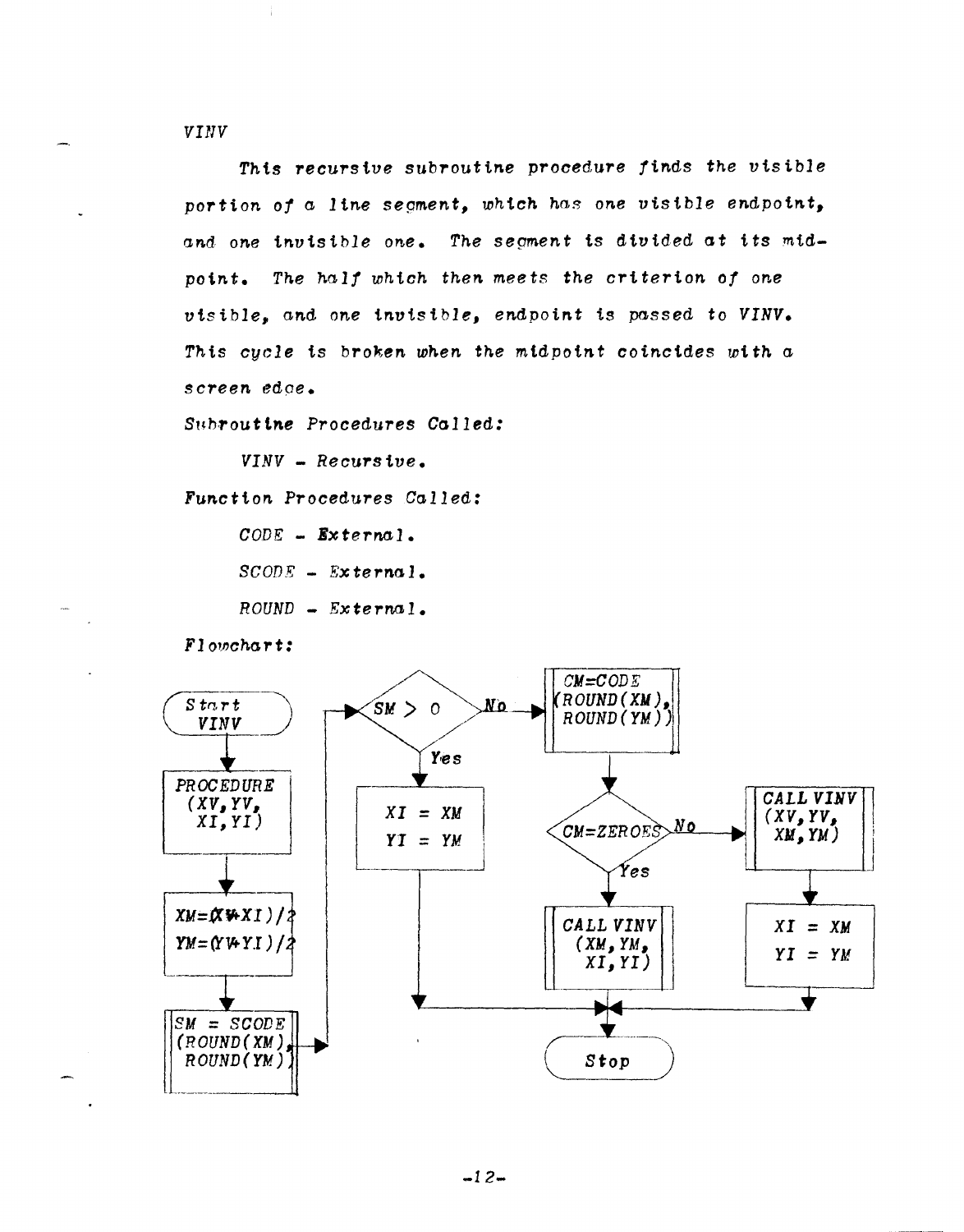### *A SAMPLE RUN*

*The driver program for this sample run reads the screen size !Tom* cards *and intttaltzes the screen eanes. It then reads from* cards *the endpoint coordinates !or the line whtch*  is to *he* clipped. The coordinates are printed out *hefore beinl/* passed. to *CLIP* so *the* output *from the alaorithm cnn be more easily checked. After the call* to *CLIP, the procedure hranche::; back* to *read the* endpoint *coordin0tes ot the next line to* be *cltpped.* On *end-at-file, the procedure brances* to *the end Gnd* stops *executton.* 

*In a real Situation, the* suhroutine *procedure DISPLN, called by the clipping alqortthm, would display the visible portion of the line sepment on the araphtcal display device. However, tor* this sample, *it* displays upon *the printer the coordinates* o! *the endpoints.* 

Figures *J-A and J-p on papes* 15 *and* 16, *show graphically the input* and output *for* this *sample. The positive x- and y-coordinates of the screen* edges *were initialized to 16, mith each. untt* square on *the gra,ph representinq one unit sauare on the display screen. The lines have heen* numhered to *correlate the two graphs with the ordering of the following* <sup>1</sup>is t- *of* output *from the sample* run:

*ENDPOINTS* OF *GIVEN LINE:* ( 4, 16), ( 16, 8) *ENDPOINTS* OF *VISIBLE SEGMENT:* ( 4, 16), ( 16, 8) *ENDPOINTS OF GIVEN LINE:* ( 4, 8), ( -12, 6)<br>*ENDPOINTS OF VISIBLE SEGMENT:* ( 4, 8), ( -12, 6) *ENDPOINTS OF GIVEN LINE*:  $( 12, -28)$ ,  $( 16, -20)$ *ENDPOINTS OF GIVEN LINE:* ( 10, -7), ( 28, -13)<br>*ENDPOINTS OF VISIBLE SEGMENT*: ( 10, -7), ( 16, -9)

 $-13-$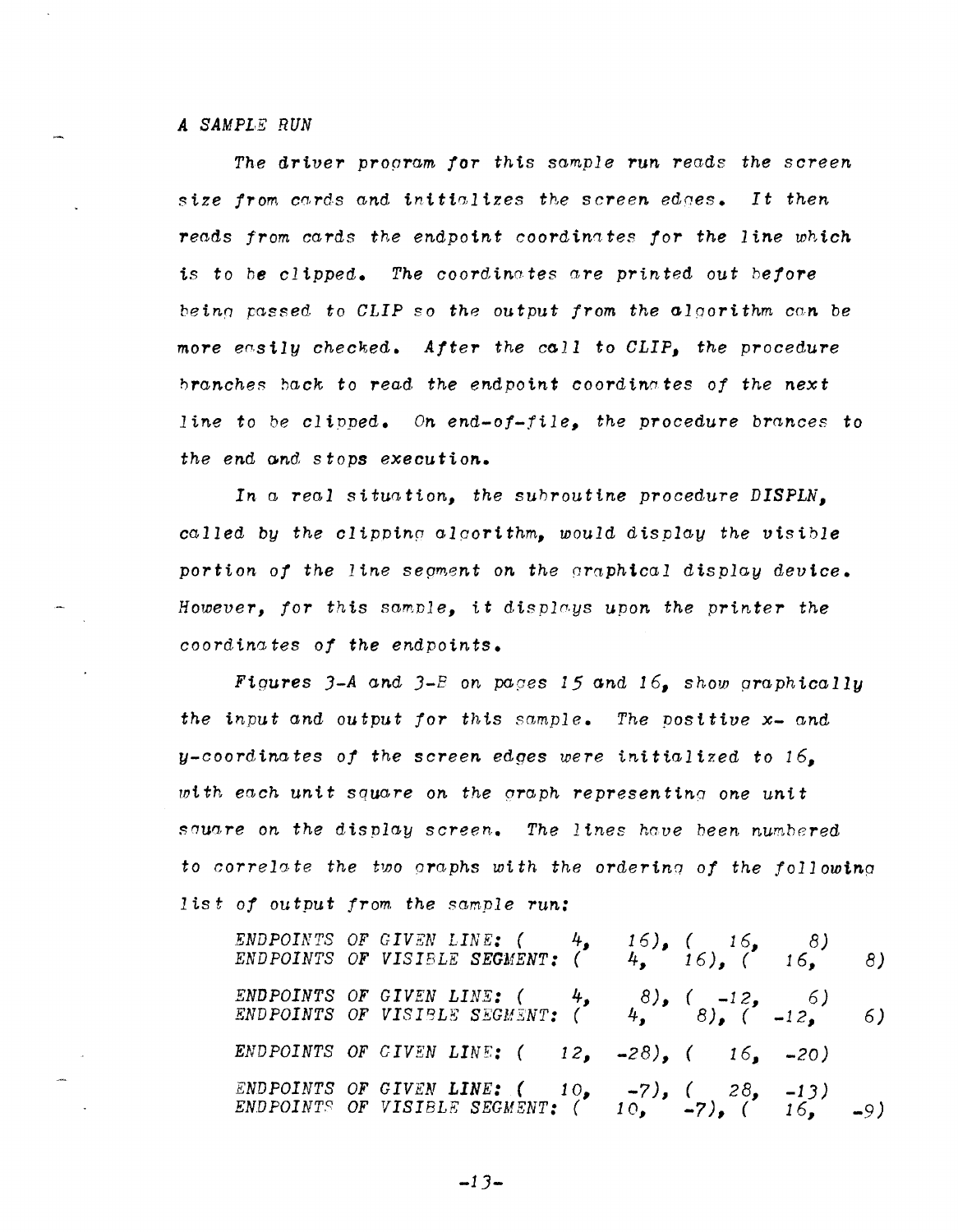*ENDPOINTS OF GIVEN LINE:*  $( 10, -8)$ ,  $( 20, -18)$  $ENDPOINTS$  OF VISIBLE SEGMENT: (  $10,$  -8), (  $16,$  -14) *ENDPOINTS OF GIVEN LINE:*  $(-27, 10)$ ,  $(-9, 26)$ *ENDPOINTS OF GIVEN LINE:*  $(-8, 17)$ ,  $(-28, 7)$ *ENDPOINTS OF VISIBLE SEGMENT:*  $(-11, 16)$ ,  $(-16, 13)$ *ENDPOINTS OF GIVEN LINE:*  $(-24, -6)$ ,  $(24, 6)$  $ENDPOINTS$  *OF VISIBLE SEGMENT:*  $($   $-16,$   $-4)$ ,  $($   $16,$   $4)$ *ENDPOINTS OF GIVEN LINE:* ( 7, -20), ( -20, -11) *ENDPOINTS OF VISIBLE SEGMENT:*  $($   $-5$ ,  $-16$ ),  $($   $-16$ ,  $-12)$ 

*The* first Gnd second *lines are trivial accepts; the* third, *<sup>a</sup> trivial reject.* In the fourth and fifth lines, one endpoint is *visible, while the other one* is *invisible. In the* sixth, *seventh, and eighth lines both* endpoints *are invisible. The last line of this sample* is *an example of a line which does not* cress *the screen edqe at* a prid *intersection. The end*points of the visible portion of this last line are rounded to *the nearest arid intersection. Even when the line crosses at a prid intersection, snme* distortion, due to roundtnp, may occur. This distortion is minor, though, and would be *unnoticeable on* most *displays.* 

 $-14-$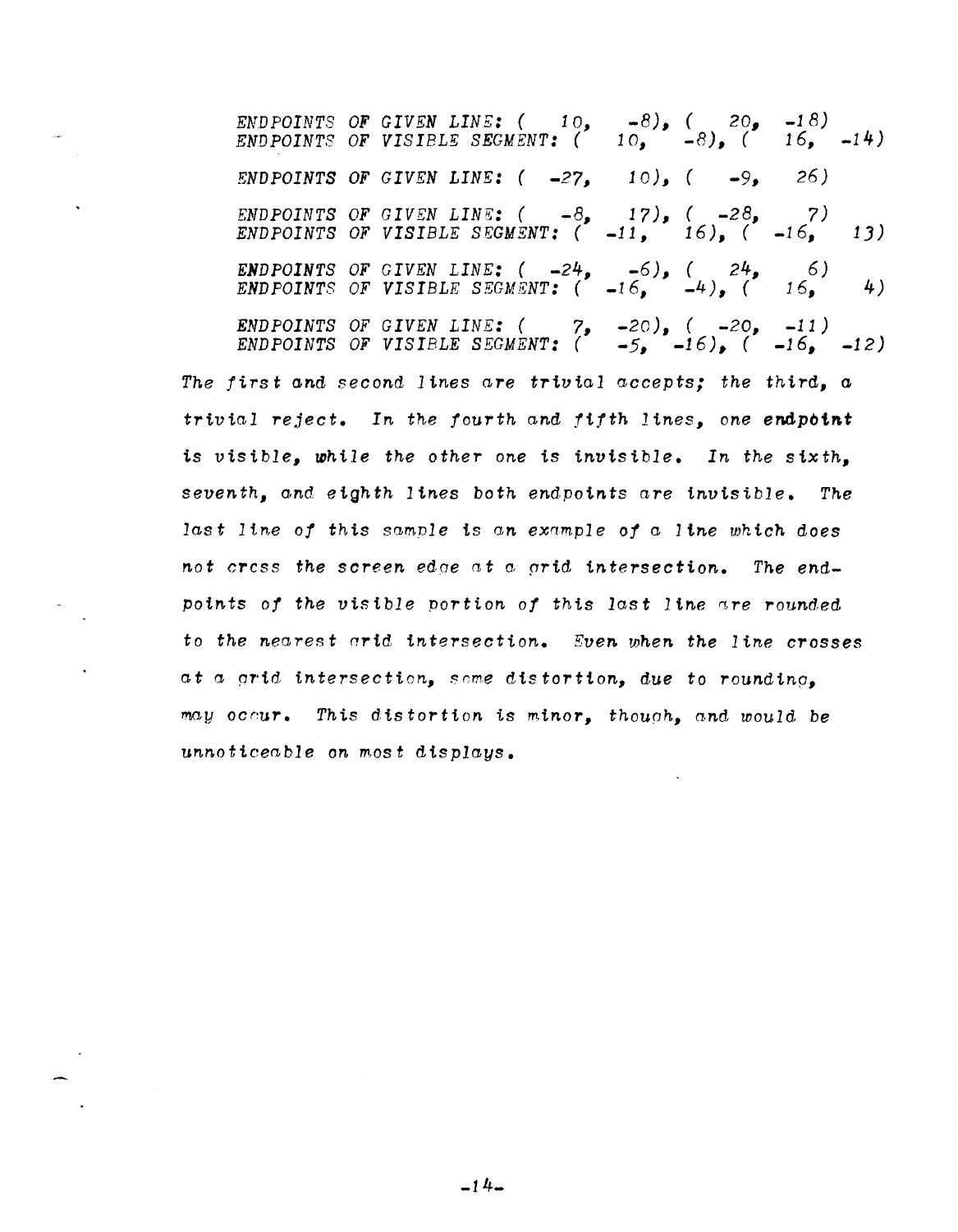

 $fig. 3-A$ 

 $\begin{array}{c} 8.8 \mathrm{q}\,\mathrm{d}\,\mathrm{d}\,\mathrm{ds}\\ 6.0 \mathrm{the}\,\mathrm{f}\,\mathrm{h}\,\mathrm{d}\mathrm{g} \end{array}$ 

 $\log \frac{2}{\lambda}$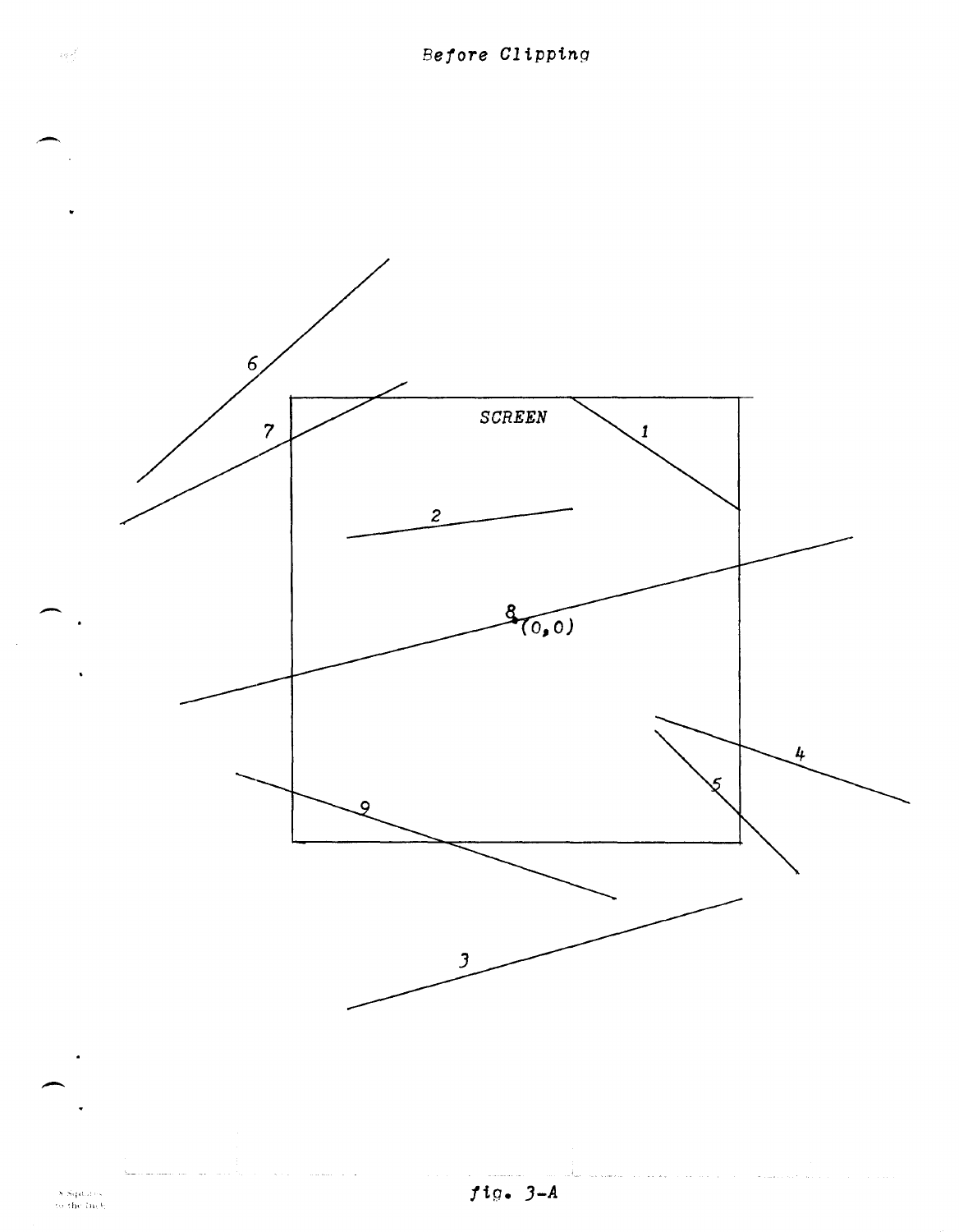$\mathbf{z}_{\mathbf{q}^{\prime}}^{\left( \mathbf{f} \right)}$ 



 $fig. 3-B$ 

 $\frac{1}{\epsilon}$ 

 $\begin{array}{c} \text{where} \quad \phi \in \mathbb{R}^d, \\ \text{for the three} \end{array}$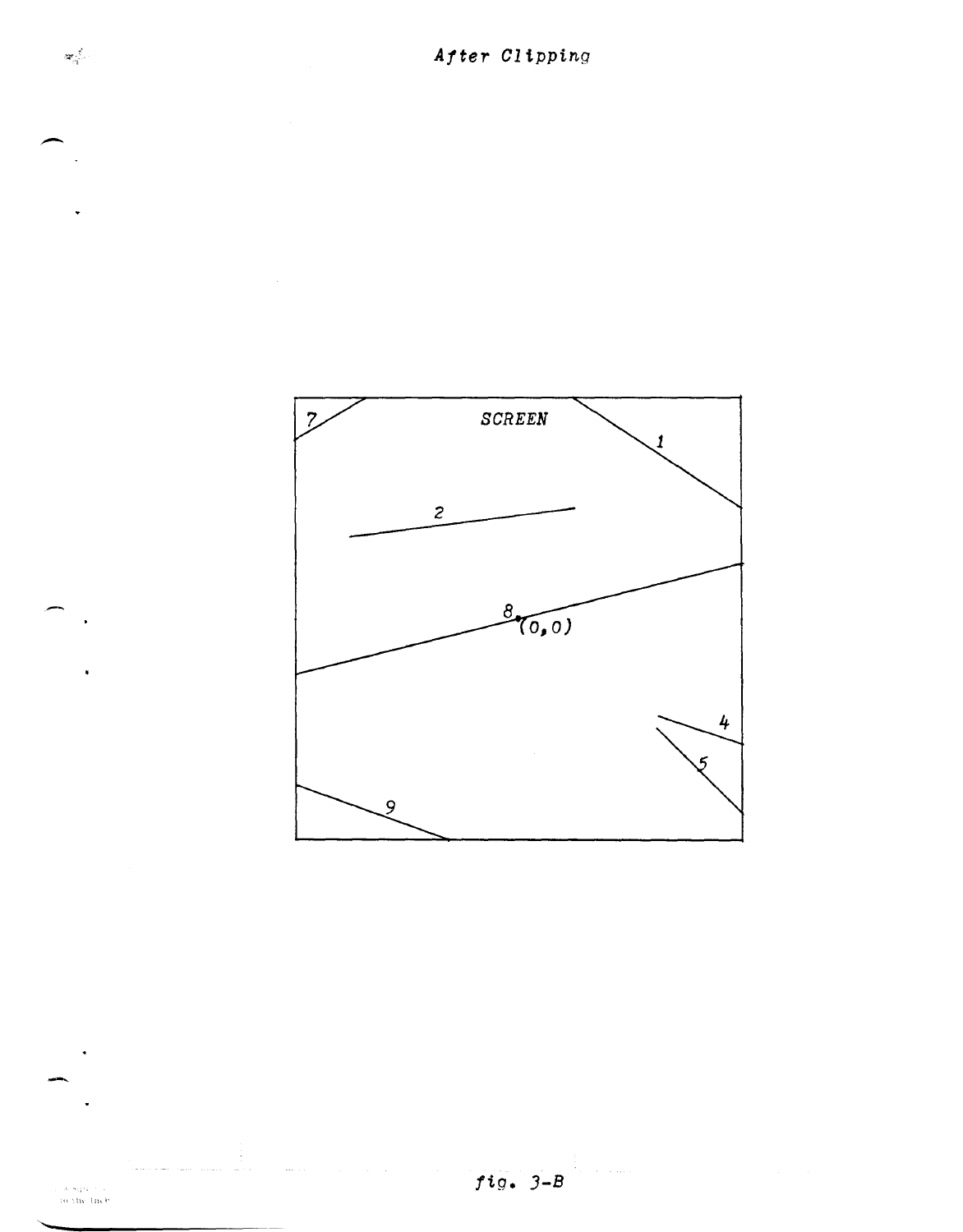## **BIBLIOGRAPHY**

 $\ddot{\phantom{0}}$ 

Newman, William M. and Robert F. Sproull. <u>Principles of</u><br>Interactive Computer Graphics. McGraw-Hill. New York.<br>1973.

Pollack, S. V. and T. D. Sterling. A Guide to PL/1. Holt,<br>Rinehart, and Winston, Inc. Chicago. 1969.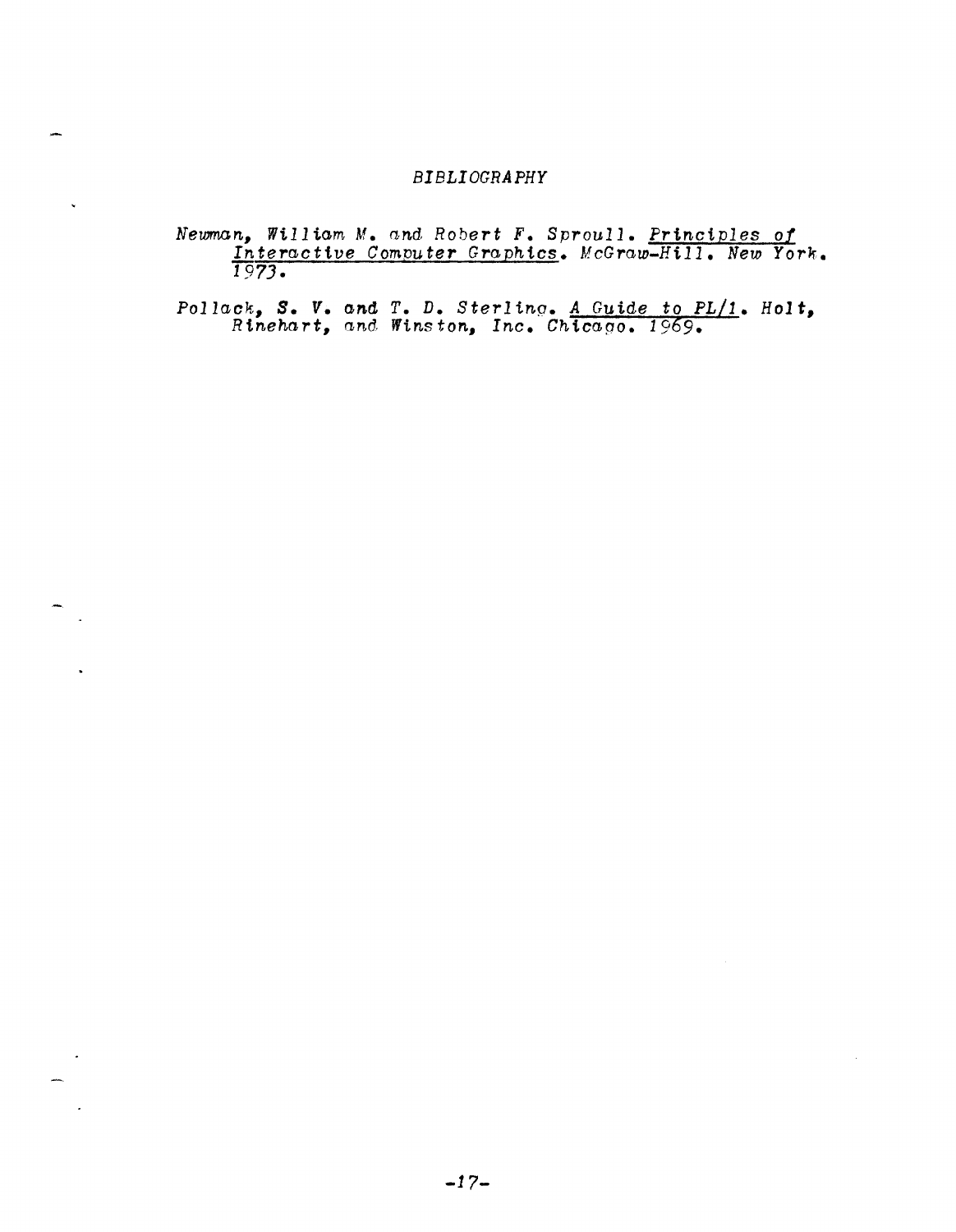$\prime$  \*

 $\hat{\mathbf{z}}$ 

 $\sim$ 

| $\sqrt{4}$                                                      | $*I$      |
|-----------------------------------------------------------------|-----------|
| $\prime^*$                                                      | $*I$      |
| $\overline{1}$                                                  | $*1$      |
| $\prime$ +                                                      | $*I$      |
| $\prime$ +                                                      | $*I$      |
| $\prime^*$<br><b><i>LEFENCIX</i></b>                            | $\star$ / |
| $\overline{1}$                                                  | $\star$   |
| $\overline{1}$                                                  | $*I$      |
| <b>/*FRECEELRE MAINE</b>                                        | $*I$      |
| /* THIS PROGRAM READS IN THE ENDPOINTS OF THE ORIGINAL LINE AND | $*I$      |
| /*PASSES THEM TO THE CLIPPING ALGORITHM. THE CALL TO CLIPL      | $\ast$    |
| /*INITIALIZES THE CCCRCINATES OF THE SCREEN ECGES.              | $\ast$    |
| $1*$                                                            | $\star$   |
| PRCCECURE CPTICNS(MAIN);<br><b>NAINP:</b>                       |           |
| CECLARE (X1, Y1, X2, Y2) FLCAT(15),                             |           |
| $(XL, YL)$ FIXEC(5,C);                                          |           |
| GET LIST(XL.YL);                                                |           |
| CALL CLIPI(XL.YL);                                              |           |
| REAC:<br>CET LIST(X1, Y1, X2, Y2);                              |           |
| CN ENDFILE(SYSIN) GC IC THEE:                                   |           |
| PLT SKIP(3) EDIT('ENCFCINTS OF GIVEN LINE: (',X1,',',Y1,        |           |
|                                                                 |           |
| $(2(1), 2(26), F(6, C), A(1), F(6, C), A(4),$                   |           |
| $F(\epsilon, C), A(1), F(\epsilon, C), A(1))$ ;                 |           |
| CALL CLIP(X1, Y1, X2, Y2);                                      |           |
| <b>CC TO READ;</b>                                              |           |
| THEE:<br>END MAINP;                                             |           |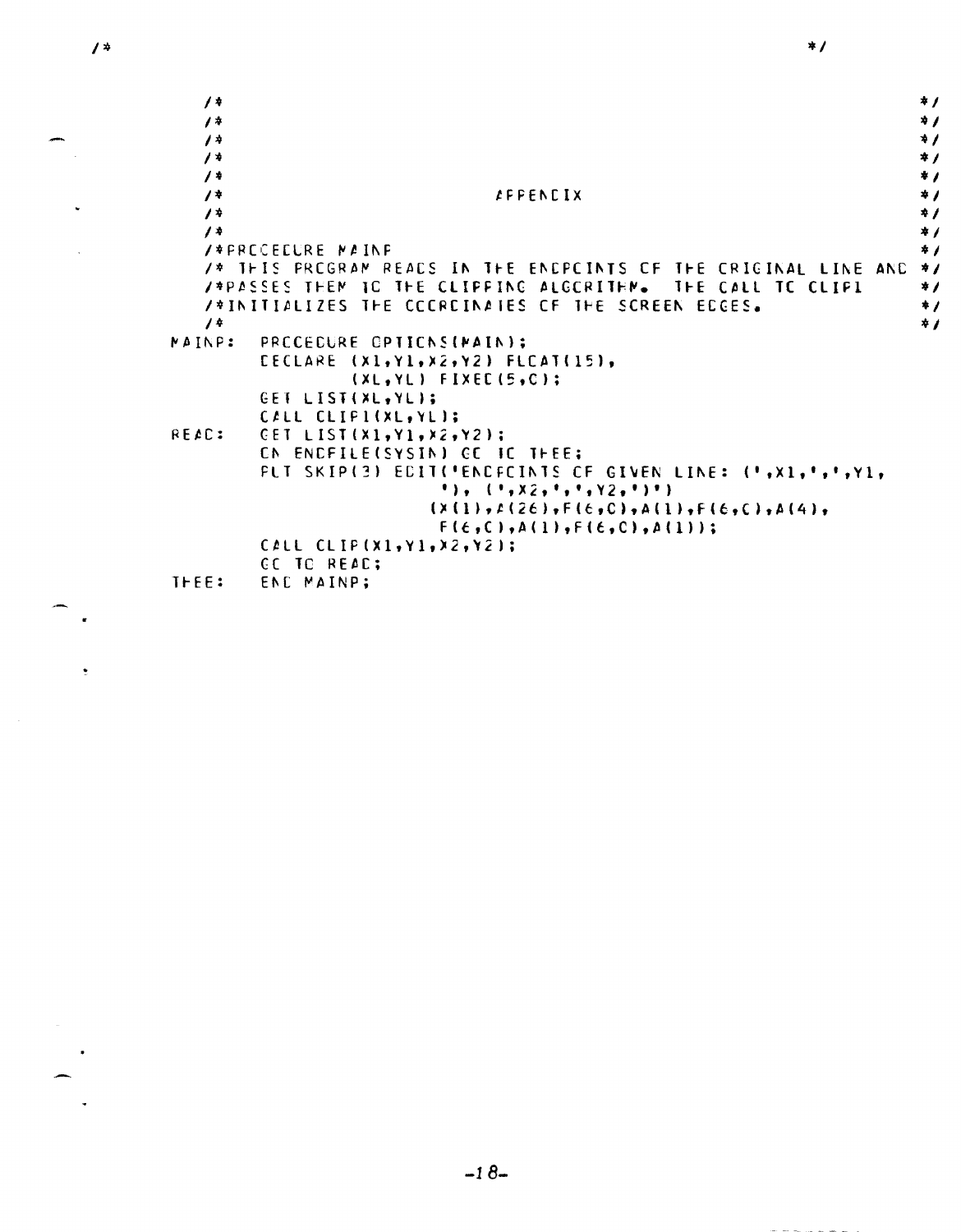$\ddot{\phantom{0}}$ 

 $\mathcal{A}$ 

 $\bullet$ 

|                                                            | * /        |
|------------------------------------------------------------|------------|
| / ≭                                                        | $\ddot{r}$ |
| <b>/*SLBRCLTINE FRCCECLRE CISFLN</b>                       | * /        |
| /* THIS SUBROLTINE PRINTS THE COORDINATES OF THE ENDPOINTS | $\star$ /  |
| <b>/*CF THE VISIBLE SEGNENT AS CONFUTED BY CLIP.</b>       | * 1        |
| $\overline{1}$                                             | * /        |
| CISPLN: FRECECLRE(X1,Y1,X2,Y2);                            |            |
| CECLARE(X1,Y1,X2,Y2) FIXEC(5,C);                           |            |
| PLI SKIP ECIT('ENCPCINTS OF VISIBLE SEGMENT: (',X1,',',Y1, |            |
| $1$ ), $(1, x_2, 1, 1, y_2, 1)$                            |            |
| $( x (1), A (31), F (6, 0), A (1), F (6, 0), A (4),$       |            |
| $F(\epsilon, C), \Delta(1), F(\epsilon, C), \Delta(1))$ ;  |            |
| <b>FA 5</b><br>. <i>.</i>                                  |            |

ENE CISPLN;

 $\bar{\mathcal{A}}$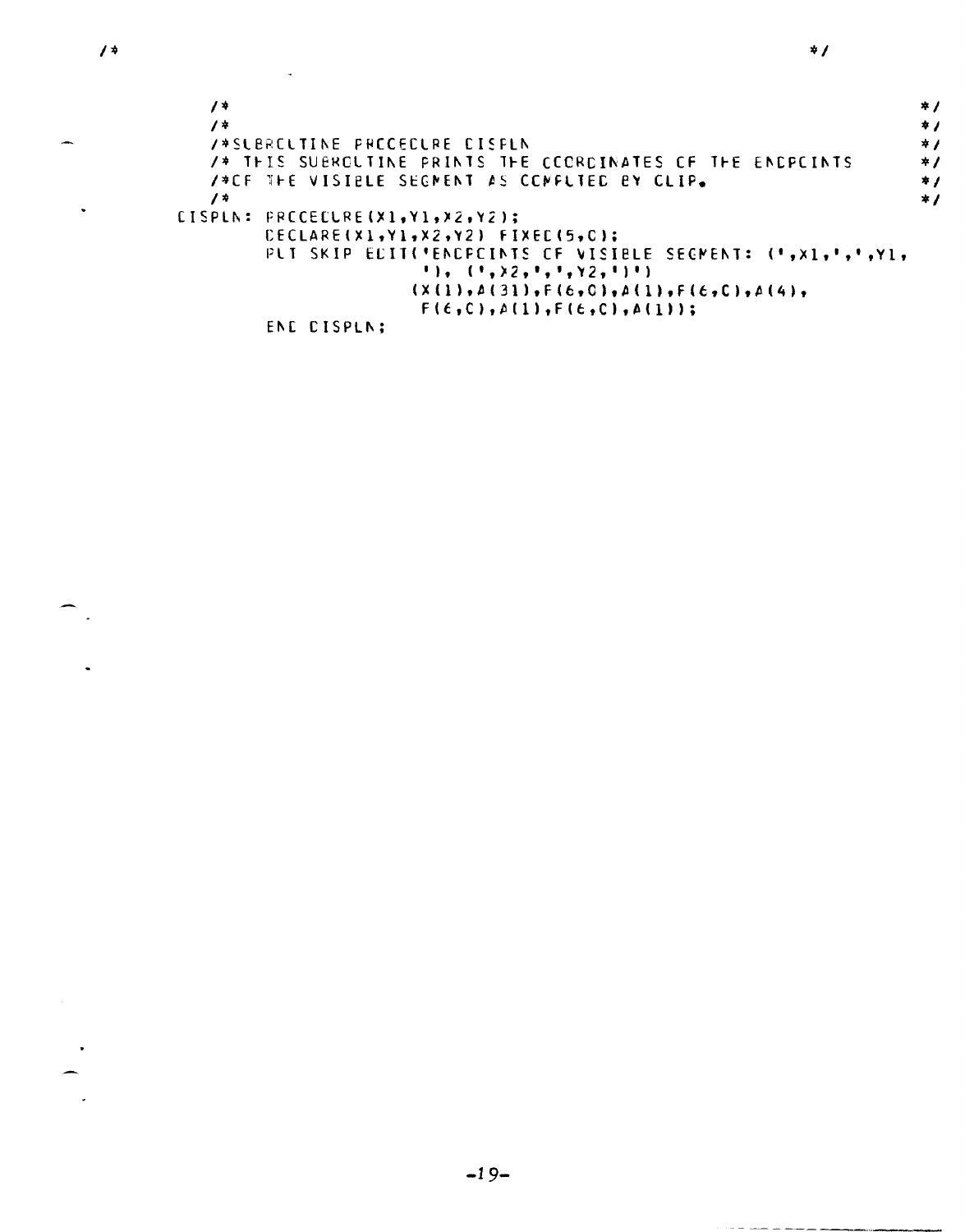```
\ast /
   1*\overline{1}\star /
   /*SLERCLTINE FRCCECLRE CLIF1
                                                                               \star /
   /* THIS SUBRCLTINE CETERMINES THE VISIBLE FCRIICN OF A LINE
                                                                               \star /
   /*SEGMENT. IF THE LINE CANNOT BE ENTIRELY REJECTED OR ACCEPTED
                                                                              \star/*IT IS CIVICED AT ITS MIDECINT.
                                           THE ALGORITHM IS THEN AFPLIED
                                                                               \star/*TC EACH FALF.
                      THE PRECESS STEPS WHEN THE MICPEINT CEINCIDES
                                                                               * 1
   /*WITH AN EDGE OF THE SCREEN. A MORE COMPLETE DISCUSSION OF THE*/
   /*ALGORITHM CAN BE FOUND IN PRINCIPLES OF INTERACTIVE COUMPUTER */
   /*GRAFFICS BY WILLIAM M. NEWMAN AND REBERT F. SPRELLL.
                                                                               \star\star\overline{1}\star /
   /*SLERCLTINES LSEC:
                                                                               \frac{1}{2}\prime *
        RCLND - INTERNAL, FLNCTICN, RCLNDS A FLCATING POINT NUMBER
   \prime +
                                                                               \star1*TC THE NEAREST INTEGER.
                                                                               \star /
   1*\star /
         CCCE - INTERNAL, FUNCTION, ASSIGNS A FOUR-DIGIT BINARY CODE*/
   1*TC A PCINT CEFENCING CN THE REGICN IN WHICH IT LIES.*/
   \prime *
   \prime *
                                                                               \star /
        SCCCE - INTERNAL, FLNCTICN, ASSIGNS A CNE-CIGIT DECIMAL CCCE*/
   1*TC A POINT DEFENDING ON THE EDGE OF THE SCREEN ON
   \prime +
                                                                               ^{\ast} /
                 WHICH IT LIES.
   \overline{1}\star /
   \sqrt{4}\starVINV - INTERNAL, RECLFSIVE SLERCLTINE, FINCS VISIBLE
   1**<sub>I</sub>PERTIEN OF A LINE WHICH IS PARTIALLY VISIBLE.
   \overline{1}\ast /
   1*\star /
   /* CISFLN - EXTERNAL, SUERCUTINE, CISPLAYS THE VISIBLE FORTION
                                                                               *<sub>I</sub>RECIEVED FROM CLIP, ON THE APPROPRIATE DEVICE.
   1*\star\prime *
                                                                               \star /
CLIP1:
         FRECEELRE (XR, YT);
         CECLARE (XR, XL, YT, YE) FIXEC(5, C);
   \overline{1}+1/* INITIALIZE THE ECGES OF THE SCREEN.
                                                                               * /
   /*
                                                                               *<sub>I</sub>X_L = -XR;YE = -YT;RETLRN:
CLIP:
         ENTRY(X1,Y1,Y2,Y2)CECLARE ROUND ENTRY(FLCAT(15))RETURNS(FIXED(5,C)),
                   CCCE ENTRY(FI)EC(5,C),FIXEC(5,C))
                   RETURNS (FIXEE BINARY (4,0)),
                   SCCDE ENTRY(FIXED(5,C),FIXED(5,C))
                   RETLRNS(FIXED(2,C)),
                   CISFIN ENTRY(FIXEC(5,0),FIXEC(5,C),
                                  FIXEC(5, C), FIXEC(5, C));
         CECLARE \{x1, y1, x2, y2, yN, yN\} FLCAT(15),
                   (Cl,C2,CM) FIDEC BINARY(4,C),
```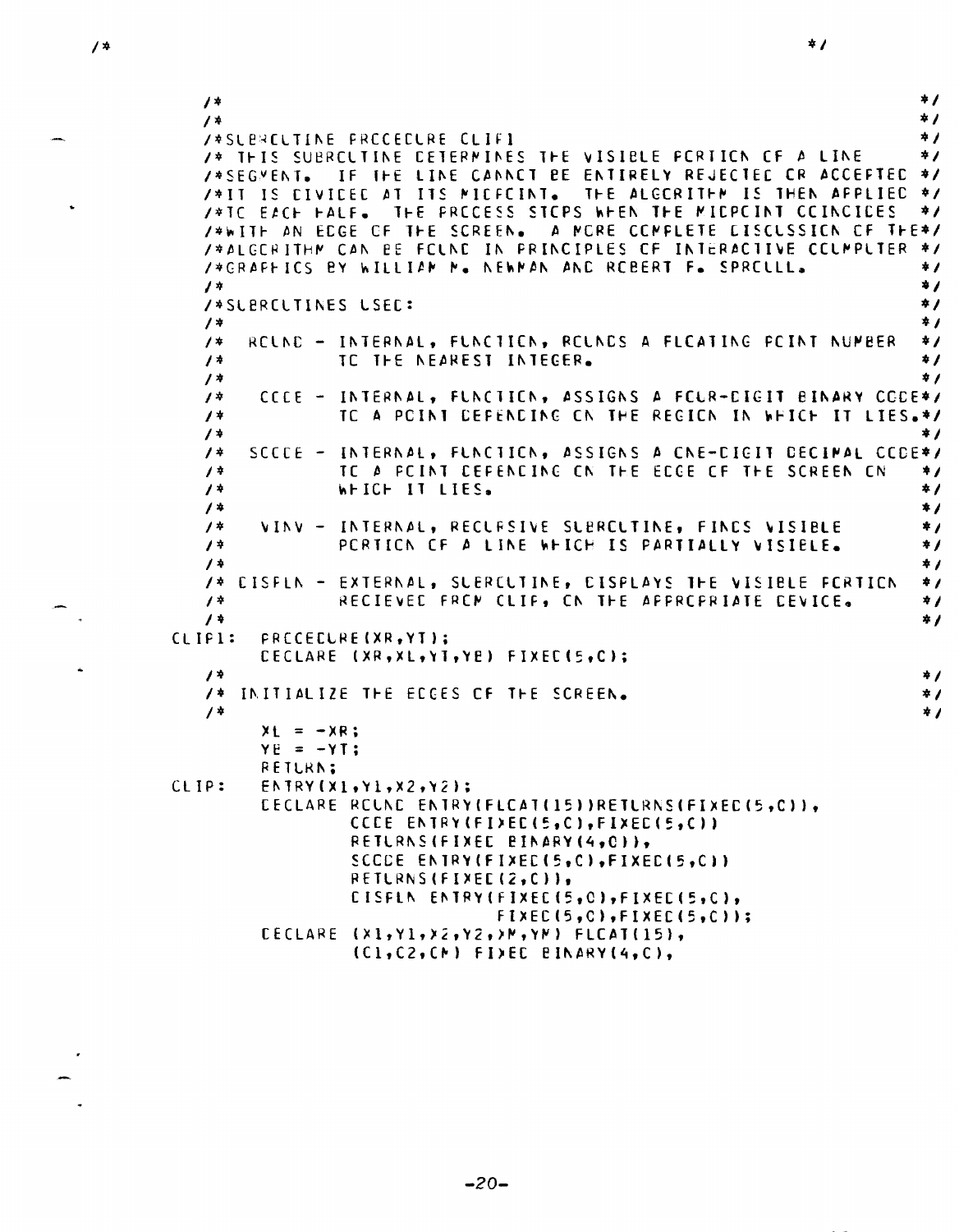$\hat{\mathbf{a}}$ 

```
ZERCES FIXED EINARY(4,C) INITIAL("CCCC"B),
               LAND FIXED BINARY (4, C) INITIAL (*CCC1*E),
               SN FIXEC(2,C);
     CI = CCE(RCUNC(X1),RCUNC(Y1));C2 = CCE(RCUNE(X2),RCUNE(Y2));\star1*/* IRIVIAL REJECT.
                                                                            \star\sqrt{4}*<sub>I</sub>IF BCCLIC1, C2, LAND )-=ZERCES THEN RETURN;
\overline{1}\star /
/* TRIVIAL ACCEPT.
                                                                            \star /
\prime *
                                                                            #1
      IF (C1=ZERCES) & (C2=ZERCES) THEN GC TC PRT;
\prime\ast*<sub>I</sub>/* FINE MIEPCINT.
                                                                            \star\sqrt{1}*<sub>I</sub>XY = (X1 + X2)/2;YYM = (Y1 + Y2)/2;
     SN = SCCE(RCUNC(XN), FCUNC(YN))CN = CCE(RCUNC(XN),RCUNC(YN));\prime *
                                                                            *<sub>I</sub>/* CNE ENDPOINT MAY HAVE EEEN VISIBLE, ONE HALF OF THE LINE CAN */
/* THEN BE EITHER ACCEPTED OR REJECTED AND THE ALGORITHM APPLIED*/
/* IC THE SECCND HALF.
                                                                            *<sub>I</sub>/*
                                                                            *<sub>I</sub>IF CI=ZERCES THEN CC;
        IF SMOC THEN CC;
          X2 = XY;YZ = YMGC TC PRT:
        END;
        ELSE:
        IF CN=ZERCES THEN CC;
          CALL VINV(XM, YM, X2, Y2);
          GC TC PRT:
        END;
        ELSE CC;
          X2 = XY;YZ = YN;CALL VINV(X1, Y1, X2, Y2);
          GE TE PRT:
        END;
      ENC:
      IF C2=ZERCES THEN CC;
        IF SMOC THEN EC;
          X1 = XY;Y1 = YN:
```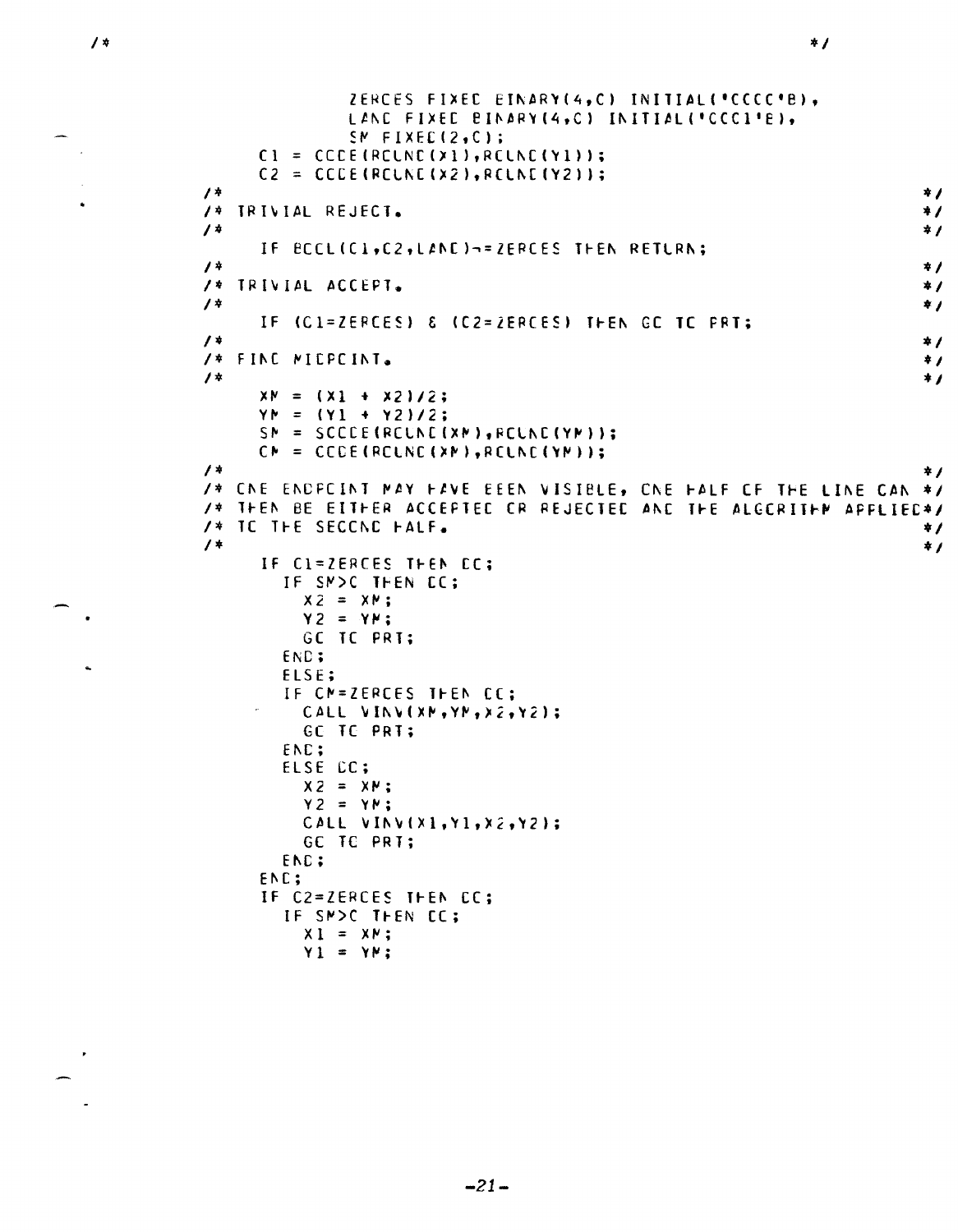```
GC TC PRT:
           END;
           ELSE;
           IF CN=ZERCES THEN EC;
             CALL VINV(XM, YM, X1, Y1);
             GC TC PRT;
           ENC:
           ELSE DC;
             x1 = xy;
             Y1 = YN:CALL VINV(X2,Y2,X1,Y1);
             GC TC PRI:
           END;
         ENC;
   \overline{1}\star/* ECTH ENCPOINTS ARE INVISIBLE. IF THE MICPOINT IS VISIBLE
                                                                             \star /
   /* EACH HALF IS TREATED SEFERATELY. IF NCT, ONE HALF OF THE
                                                                             \ast/* LINE CAN BE CISCARCEC AND THE CTHER HALF PASSED TO VINV.
                                                                             *<sub>I</sub>\overline{1}\starTWC:
         IF CM=ZERCES THEN CC;
           CALL VINV(XM, YM, X1, Y1);
           CALL VINV(XM, YM, X2, Y2);
           EC TC PRT;
         ENC:
         IF BCCLIC1, CM, LAND)-=ZERCES THEN CC;
           x_1 = x_1Y1 = YN;C1 = CN;END:
         IF BOCLIC2, CM, LAND)-=ZERCES THEN CC;
           X2 = XY;YZ = YN;C2 = CN;ENC;
MID:
         IF (X1=X2) & (Y1=Y2) THEN RETURN:
         XP = (X1 + X2)/2;
         YY = (Y1 + Y2)/2;CN = CCE (RELNE (XM), RELNE (YM));
         SN = SCCE(RCUNE(XN), FCUNC(YN));CC TO THC:
   \overline{1}*<sub>I</sub>/*FLNCTION SUBROUTINE ROUND
                                                                             \star/* RELNES A FLEATING FEINT NUMBER TO THE NEAREST INTEGER.
                                                                             *<sub>I</sub>\prime *
                                                                             \starRCLNC:
         FRECEELRE (XFLT) RETURNS (FIXED (5, C));
         CECLARE XFLT FLCAT(15),
                  XFXC FIXEC(5,();
```
 $\star$  /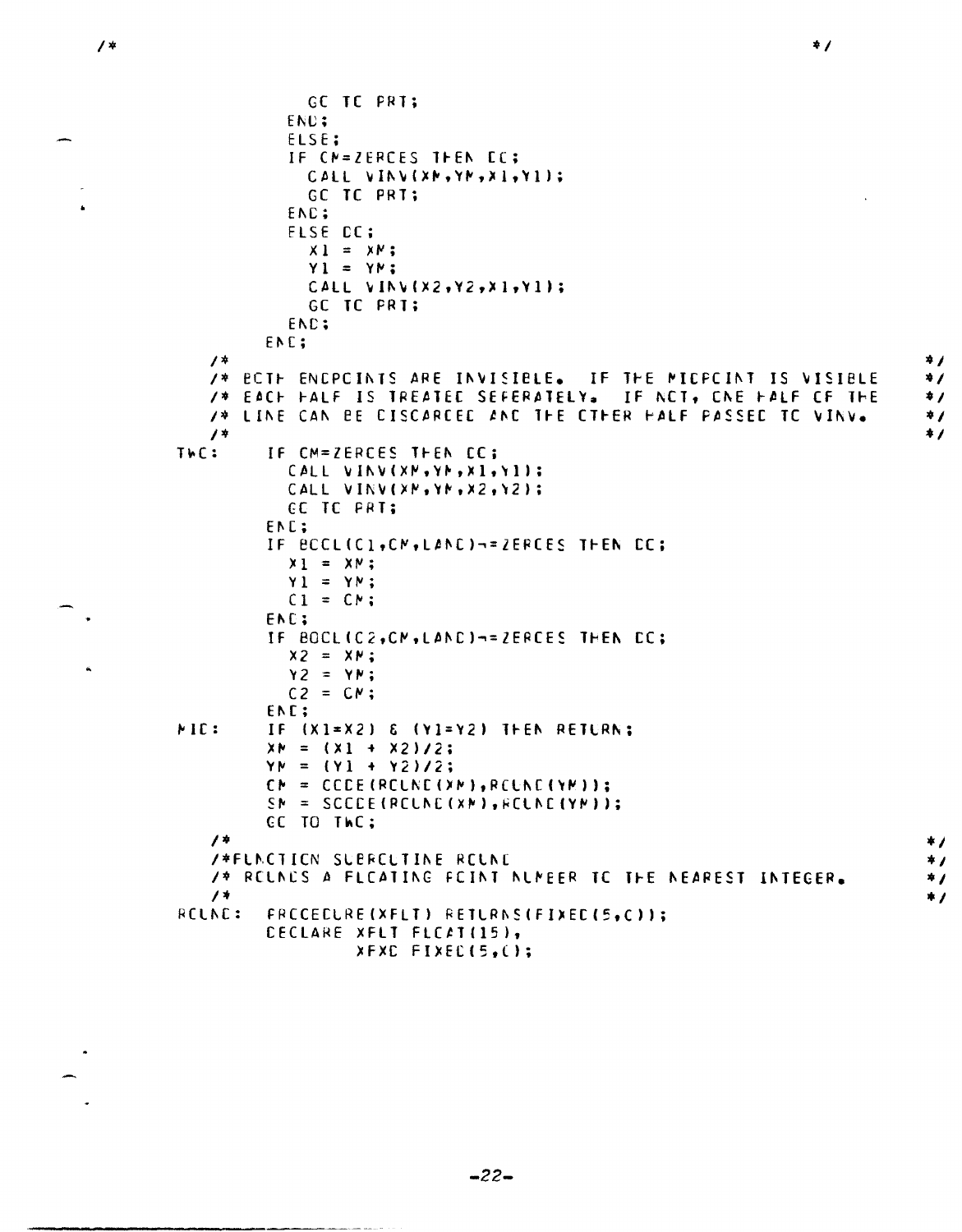$1*$ 

 $\overline{4}$ 

 $\prime$  +

 $\overline{1}$ 

 $\overline{4}$ 

 $\prime$  \*

 $\overline{1}$ 

 $/$ \*

 $\prime$  \*

 $\prime$  \*

 $\prime^*$ 

 $\prime$  \*

 $\prime$ \*

 $CCE:$ 

```
\frac{1}{4}XFXE = XFLTIF (ABS(XFLT-XFXC)-<.5) THEN CC;
          IF XFXC<C THEN XFXC=XFXC-1;
          ELSE XFXC=XFXC+1;
        ENE;
        RETURN(XFXC);
        END RELNE:
                                                                           * /
   /*FUNCTION SUBREUTINE CCCE
                                                                           * /
   /* ASSIGNS A FELR-EIGIT- EINARY CEDE TO A POINT. THE FELR
                                                                           * /
   /* CIGITS MEAN THE FELLEWING, IF SET:
                                                                           \star /
         FIRST BIT - THE POINT IS AVOVE THE TOP EDGE OF THE SCREEN.*/
        SECOND BIT - THE POINT IS BELOW THE BOTTOM EDGE.
                                                                           * /
         THIRD BIT - THE FOINT IS TO THE RIGHT OF RIGHT-HAND EDGE.
                                                                          *<sub>1</sub>FCURTH BIT - THE FOINT IS TO THE LEFT OF LEFT-HAND EDGE.
                                                                           \ast\starFRECEDURE(X,Y) RETURNS(BINARY FIXED(4,C));
        CECLARE (X, Y) FIXEC(5, C),
                C FIXED EINARY (4, C);
                                                                      \mathbf{I}IF XKXL THEN C= CCCL'E;
        ELSE
           IF X>XR THEN C='CCIC'E;
           ELSE C='CCCO'E;
        IF YKYB THEN RETURN (ECCLIC, "CICC"B, "CIII"B));
        FISE
           IF Y>YT THEN RETURN(BCCL(C, '1CCC'B, 'C111'B));
           ELSE RETURNIECCLIC, 'CCCC'B, 'C111'B));
        END CODE;
                                                                           \star/*FUNCTION SUBROUTINE SCODE
                                                                           * /
   /* ASSIGNS A CNE-CIGIT CCCE TC A POINT AS FOLLOWS:
                                                                           *<sub>I</sub>C - THE POINT CCES NOT LIE ON AN ECCE OF THE SCREEN.
                                                                           \ast /
        1 - THE POINT LIES ON THE TOP EDGE OF THE SCREEN.
                                                                           \star /
        2 - THE FOINT LIES ON THE BOTTOM EDGE OF THE SCREEN.
                                                                           *<sub>I</sub>3 - THE POINT LIES ON THE RIGHT-HAND EDGE.
                                                                           \star4 - THE POINT LIES ON THE LEFT-HAND EDGE.
                                                                           *<sub>I</sub>*<sub>I</sub>SCEE:
        PRCCEDURE(X,Y) RETURNS(FIXED(2,0));
```

```
CECLARE (X, Y) FIXEC(5, C);
IF ABS(X)<=XR THEN
  IF Y=YT THEN RETURN(1);
  ELSE IF Y=YB THEN RETURN(2):
IF ABS(Y)<=YT THEN
  IF X=XR THEN RETLRN(3);
  ELSE IF X=XL THEN RETURN(4);
RETURN(C):
ENE SCECE;
```